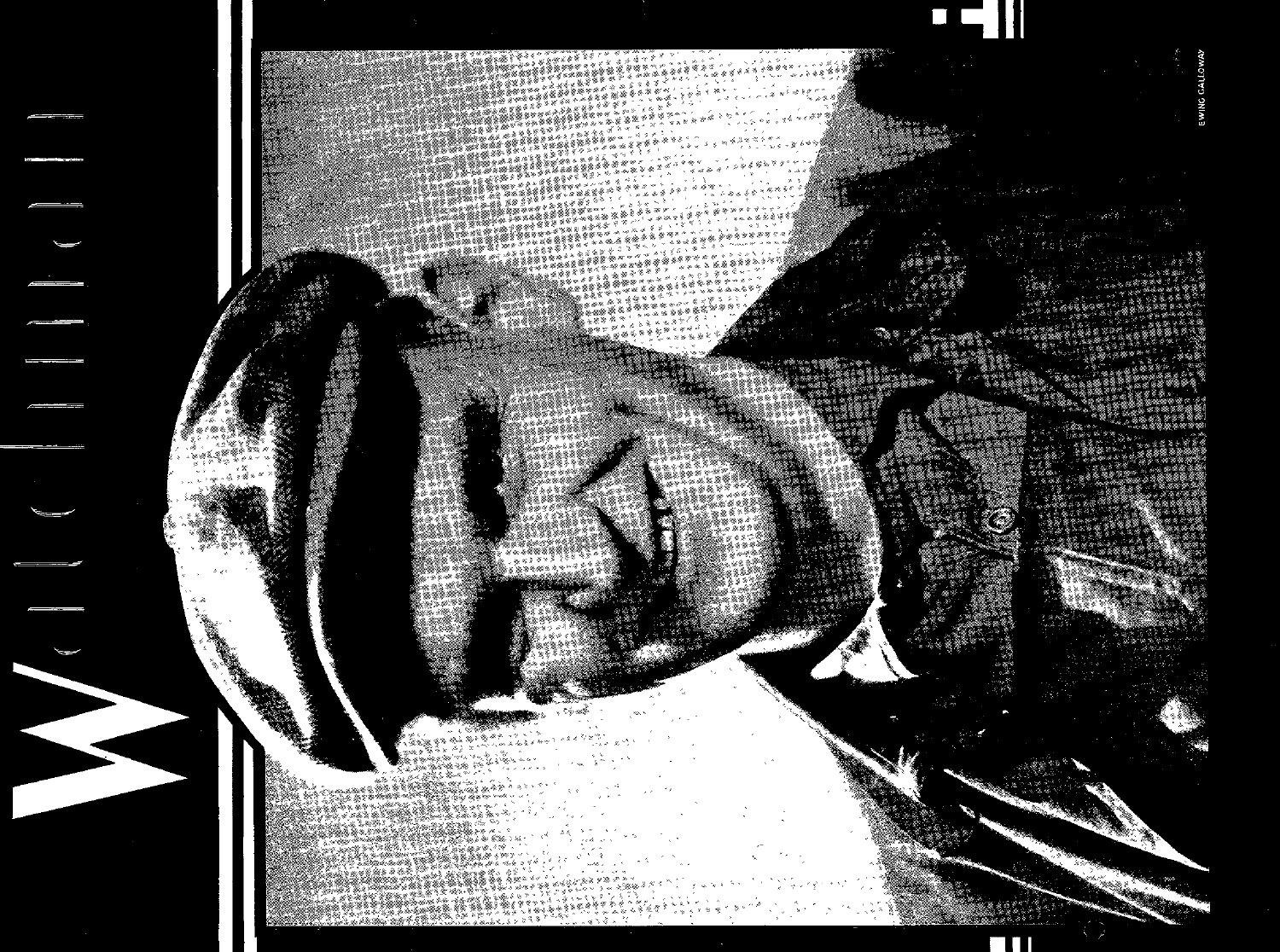



*• Smoke from thousands of slacks proclaims the return of prosperity.* 

•

**AMERICA and the world in general can hardly conceive of more joyful news than that better times are coming. We have been "grinning and bearing" the War, its dubious and deceptively prosperous Aftermath, and the Depression so long that we welcome hilariously even a start toward a solidly prosperous period. Whatever the cause and whatever the price to pay afterward, we see more money, more free spending, and more optimism on the part of everyone than we have seen for five years.** 

**But those who have not ignored the lessons of the past, who closely analyze present events, and whose foresight is still keen, are not counting on better times from surface indications.** 

**Better times** *are* **coming; but assuredly not through international amity. With a rampant armament race, beside which the one just before 1914 pales to a shadow; with billions in gold dedicated to war preparation; with a hundred million men under** 

**arms; with war everywhere being readopted as a national policy in settling disputes; with peace talk stilled to a hopeful murmur, we cannot see the good times that might be possible if nations, races, and religions would draw together in understanding and good will. The argument that armaments make for peace is not convincing. They never have. Instead, they have always ended in war commensurate with their extent. The revival of German militarism, and the desperate determination of her neighbors to keep her subdued, paralyzes Europe with fear. The bold advances of Italy in the Near East and Africa make small nations tremble. The will of Japan to dominate the Far East politically and commercially is a tremendously disturbing prospect. The seeming threat to Japan of the United States fleet maneuvers in the Pacific is not reassuring for peace. And without international peace there can be no better times.** 

**Better times** *are* **coming; but not by realization of dreams of social security and share-the-wealth programs, oldage pensions, unemployment relief, and Federal doles. All our schemes for economic recovery, that strain the capacity of the alphabet to initial** 

**them, depend entirely for their success on the restoration of the moral character of those who administer them and those who benefit by them. A substantial majority of the "malefactors of great greed," — officials who direct relief money to their own uses, the parasites who dote on some- 4 thing for nothing, the exploiters of the people's weaknesses,—must have a great change of heart before even better times can come, not to speak of substantially good times.** 

**Millions think this change can be brought about by international agreement, political pressure, legislative enactment, or better law enforcement. Such people are doomed to disappointment. The depressed for centuries have counted on these ways out of trouble. And see where humanity is today as a result.** 

**We urge for better times a program of keeping God's Decalogue in every particular, of expelling selfishness from human hearts, of the removal of guilt and a guilty conscience by the freelyoffered power of Jesus Christ, and a consequent love of God and man which creates peace. Then, automatically, security of every sort will be ours; for God will see to that.** 

#### **G**

**But note: The Originator of this plan for better times forecasts in His word that mankind will refuse to have better times come that way, and He will be compelled, in order to bring them about, to destroy the rebellious. And this assures to those who will adopt His plan an undisturbed and guaranteed security forever in a New Earth. In other words, better times can be ours only by the return of the Man of**  Destiny, Jesus Christ, to this world. **the very near future.** 

Entered as second-class matter, Jan. 19, 1909, at the post office at Nashville, Tenn., under act of March 3, 1879, by the Southern Publishing Association (Seventh-day<br>Adventists), 2119 24th Ave. N. Acceptance for mailing a

**Page Two** • • • • • • • • • • • • • • • • • **• The Watchman Magazine**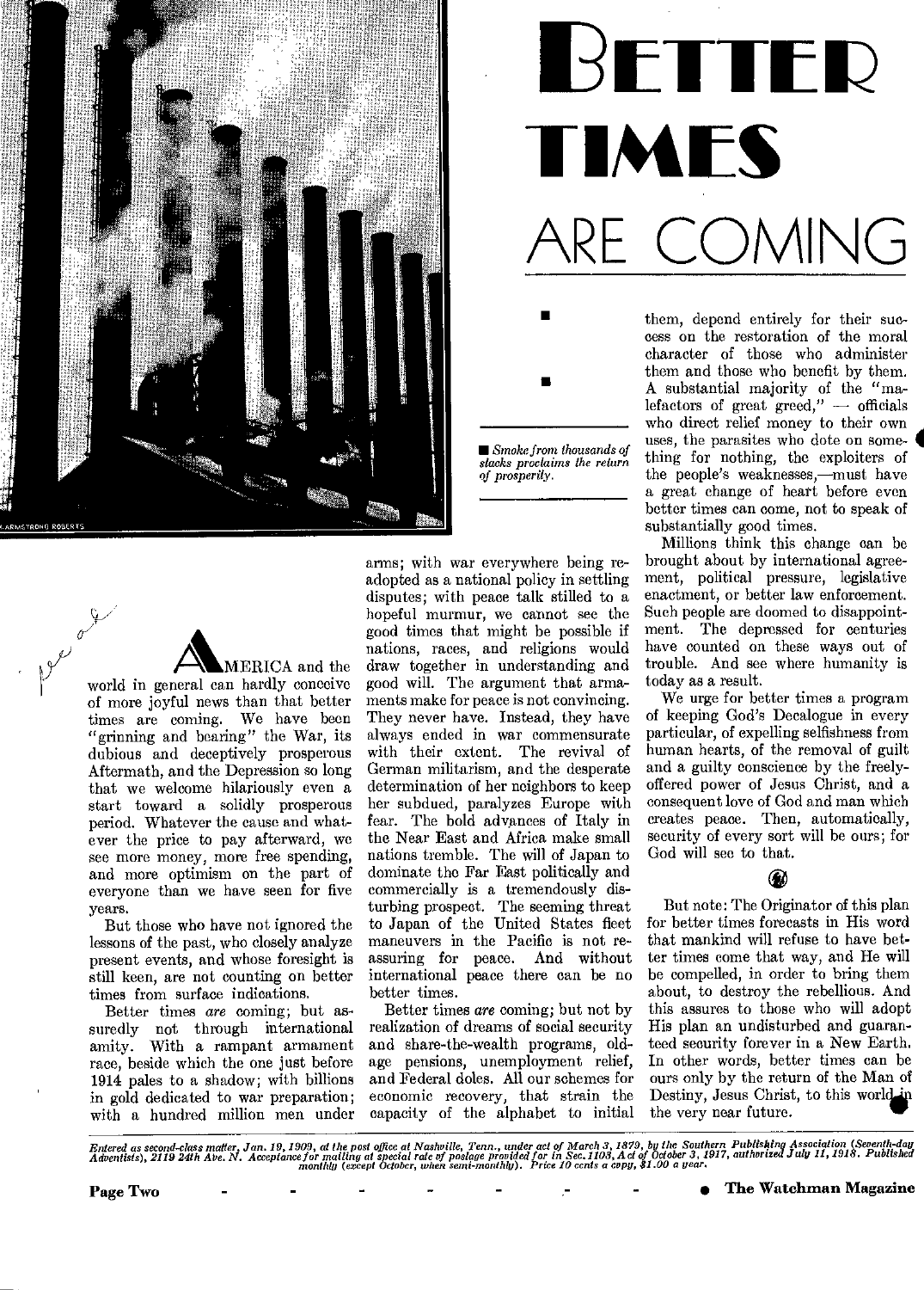$URELY$ , if conferences could bring about world peace, peace would have come long before this. Since the World War we have had a plethora of international meetings, and they have passed by with almost kaleidoscopic rapidity. We think of Versailles, St. Germain, Sevres, Lausanne, San Remo, London, Washington, Stresa—they are legion. What have they accomplished? —Nothing! That is the tragedy.

If it be asked why this is  $-$  for the method seems so inviting and so reasonable: to get the nations together in a sort of fraternal way, to talk things over and to iron out the difficulties,—one answer comes back with unavoidable force. It is that the intensive nationalism of our time makes every nation suspicious and exceedingly selfish, which renders common action and common agreement futile and impossible. It must be obvious that, if nations are to prepare the paths of peace, when they get together each one present must be willing to surrender certain points and policies for the good of all. It must be further obvious that, if each nation stands insistently and uncompromisingly for special positions that it feels it must at all costs maintain and preserve, collective peace endeavor must ever be a dream and concord a chimera.

⊛ The tragedy of the whole affair is that while with the mouth, so to speak, protestation is made of a desire to get together for common world peace, the hand just as truly grips the staff of

*III "The Big Four" who attempted at Stresa to stem the tide of war preparation in Europe,—Pierre* Laval, *Foreign Minister of France; Premier Benito Mussolini, of Italy; Prime Minister Ramsay Mac-Donald, of England; and Premier Pierre-Etienne Flandin of France.* 



By William G.

WIRTH

national interests and individual state demands, and will not let go. Thus, nationalism and internationalism clash, and cannot meet. Let us illustrate this by European conditions today. Let us start with the nation that today holds the balance of power in Europe, and can do more to bring about peace than any other nation,—Britain.

Britain is not particularly friendly to the French encirclement policy as to Germany. London does not like to see Paris hold the dominancy of power on the continent, and it never has liked any continental power to hold that position. This explains in past history her wars against Louis XIV and Napoleon. Why, then, today does she not take a more friendly attitude toward Hitler, against whom she does not feel the antipathy which is quite understandable in France?—Because England is afraid of Hitler's air program. Germany is building hundreds of airplanes. This air armada

can be a menace to the British Isles; and it is this definite fear that England feels toward the air arm of Germany's military force that is throwing her into the scales against Berlin. Let it not be thought that London cares so much about Germany's desire to unite all the Germans of Europe, now in ' Czechoslovakia, Poland, and Austria, under one government. True, she might fear this indirectly, but only to the extent that this pan-Germanism might be a possible danger to Britain. If anything that Germany does is a danger to Britain, then London will step in and to that degree be against Berlin. And it is precisely because of this fear of a possible offensive Germany, and yet at the same time a nottoo-great desire to support France and Italy in any selfish plans these powers might have toward Germany, that London is assuming the rather straddling attitude manifested in the Stresa conference.

Do not blame Britain for this; for every great nation on earth is motivated by the same selfish interest. Take Italy as another example of this. It is well known that Italy is not in any real sense friendly toward France. Rome feels that France robbed her of proper *(Continued on page 18)* 

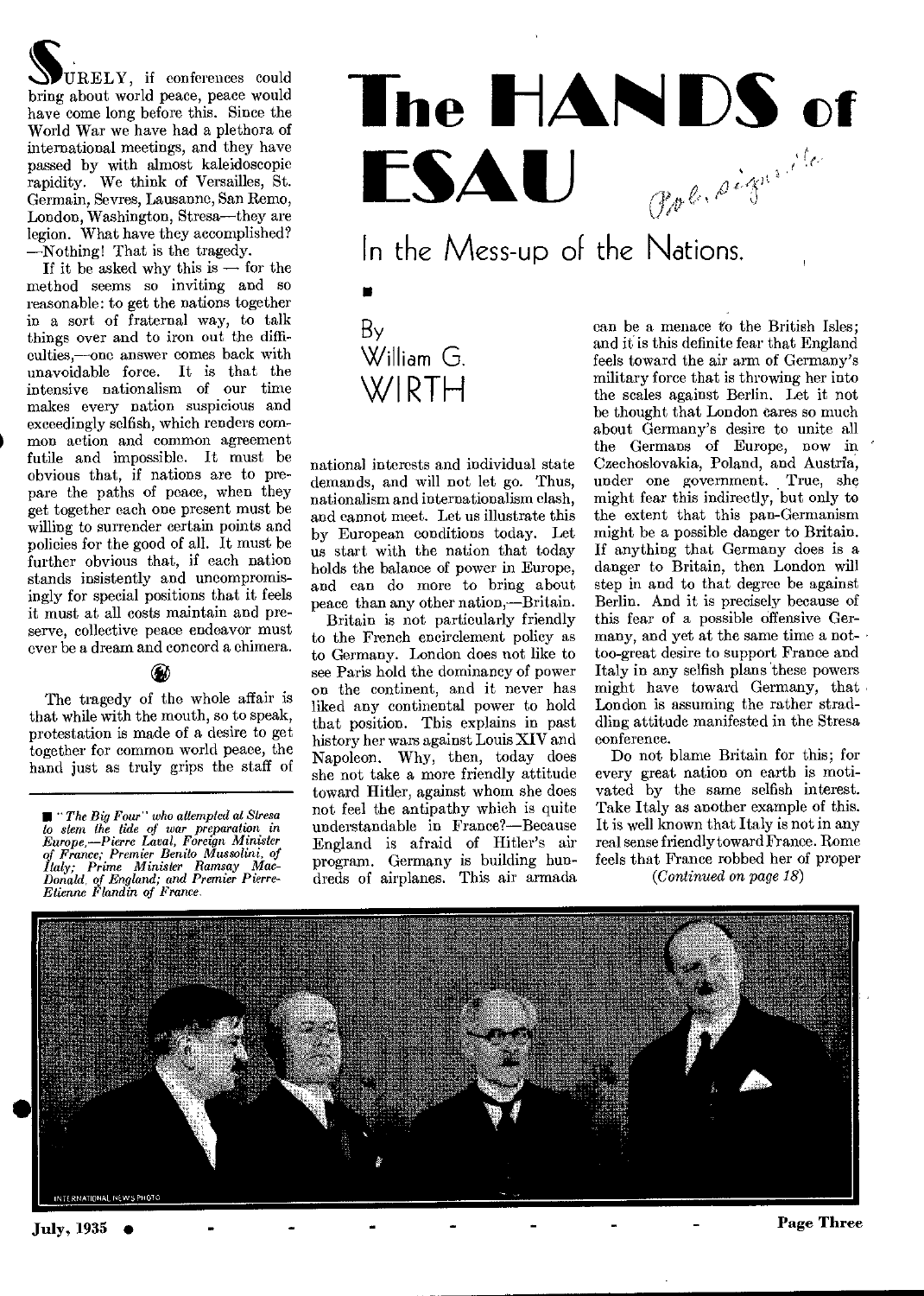$\sqrt{\frac{2^{k}}{k}}$ <br>ancient Greece when Plato penned his • NEW DEALS Past, Present, and Future

•

By

ROY F.

**COTTRELL** 

ROM the days of concept of an ideal republic, many apostles of political, civil, and social reforms have arisen. Sir Thomas More, who lived in the days of the cruel tyrant, Henry VIII, had ample reasons for his convictions that a "New Deal" was sorely needed; hence he wrote his renowned "Utopia," the story of the imaginary island where perfection existed. Lord Francis Bacon, historian, scientist, and statesman, espressed his idealism in the classic treatise entitled, "The New Atlantis," and Herbert Spencer wrote of the "promised land."

A century ago at West Roxbury near Boston, Massachusetts, the colony of Brook Farm was established. Its founders hoped that it might serve as a model for many similar communistic establishments; but after seven years of operation, it went into bankruptcy and had to be abandoned.

Since then Robert Owen of Scotland, William Morris of England, and Henry George of the United States created widespread interest with schemes for earthly Edens.

With the accession of Franklin D. Roosevelt to the presidency of the United States, the so-called "New Deal" was inaugurated, and a little later Technocracy tossed its philosophic bubble before the American public. But to the year 1934 and to the state of California are accorded the laurels for the birth of Utopian triplets —the EPIC Plan, the Utopian Society, and the Townsend Old-Age-Pension Plan.

The EPIC Plan—E-nd P-overty I-n C-alifornia—originated by the popular Socialist writer, Upton Sinclair, would place the great industries, factories, and production plants of the State in the hands of the public; would issue local script to supplement the national currency and to facilitate business; would revise the tax code in favor of the poor; and would undertake to provide every

able-bodied man with a job and every incapacitated person with a pension. As the 1934 nominee of the Democratic Party for governor of California, Mr. Sinclair obtained a large popular following, and would doubtless have been elected had it not been for his former vigorous attacks upon religion and the social order, which condemned him.

As a secret and somewhat mystic organization with political trimmings, the Utopian Society made its polite bow, and announced its captivating promises: "A few hours of easy work required of only a portion of the populace and that in fields of their own choosing. Bounteous provision for the over-aged, sick, or incapacitated, as a right and not a charity. No taxes, no mortgages, no debts, and no fear of poverty. New inventions and scientific discoveries to be for the benefit of all. The poor will be no more, and even the present rich are to 'enjoy riches beyond any former concept of permanent luxury."

#### $\mathbf \Omega$

More recently the halcyon days of Utopian dreamland have been eclipsed by the sordid wranglings of its organized leaders, and the whole scheme appears fading into oblivion.

While the other members of the trio were still courting popularity, up rose Dr. F. E. Townsend of Long Beach, California, with his Old-Age-Compensation Plan, saying: "To help cure the economic ills that afflict our own country let us adopt a system that will retire men from work at the age of 60 years, giving to each person so retired a pension of \$200 a month, but

on one condition only—that each person so pensioned must spend the money as soon as he gets it. . . . Trade and commerce would boom and no depression could occur as long as billions of dollars of money reached the channels of trade through the pensions each month. The old folks, no longer paralyzed with the fear of the poorhouse and dread of having to receive charity, would enrich the world with artistry and their acquired wisdom."

Men will dream. Last year as five hundred of the nation's leaders in science and industry met at the Century of Progress Exposition in Chicago, they assayed to picture our world as it will exist a hundred years hence. Among a vast number of new developments they saw: higher standards of living; a lengthening of the average life span; infectious diseases conquered; the elimination of slums; beautiful, ultra-modern, air-conditioned homes built in a week; the race emancipated from poverty, drudgery, and insecurity; airplanes powered from stations on the ground, and multimotored liners zooming across oceans and continents on regular schedules.



Some years ago, Mr. H. G. Wells, of Great Britain, pictured the planet in the year 2050 A.D. as a vast garden peopled by a "new humanity" in which Isaiah's vision of a warless world would be realized. Later, beholding "a dark curtain fall steadily, fold after fold, across the bright spectacle of hope," he exclaimed, "It looks like a walk-over for catastrophe!"

The great difficulty with all plans for a man-made Utopia is the fact that human nature cannot change itself. While the Bible declares that "this gospel of the kingdom shall be preached in all the world for a witness unto all nations," it also reveals that the vast majority of earth's inhabitants will never accept the message of heaven, and will not permit the wonderful Christ to transform their lives. (Matthew  $24:14.$ ) The Scriptures also present many prophecies fulfilling in our day. These assure us that the human race has almost reached the end of the trail, that Jesus Christ is about to terminate this earthly drama, and inaugurate heaven's "New Deal" for all who will accept the gospel panacea.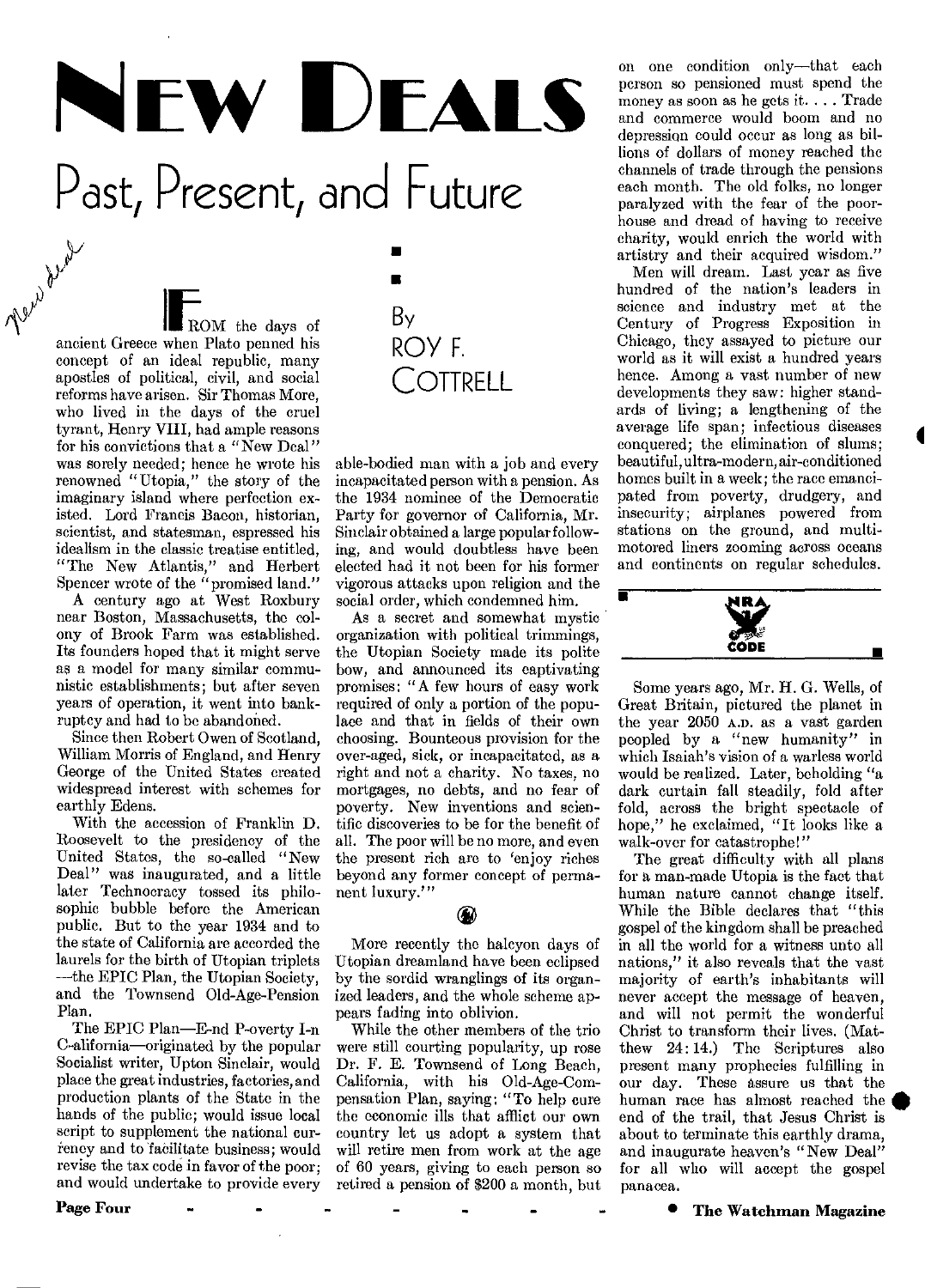Many have drawn upon their imagination to feature a heavenly spirit-land where souls without bodies flit to and fro and. play upon mystic harps throughout endless ages. It is little wonder that practical-minded people turn from such a picture with cynicism and doubt, feeling that the entire concept of a future paradise is mere fancy. But the Bible reveals that this earth on which we dwell, purified and cleansed from every taint of sin, is to be the future homeland of a happy, satisfied, and righteous people. Said Christ: "Blessed are the meek: for they shall inherit the earth." Matthew 5: 5. Compare Proverbs 11: 31.

God's Utopia will be a land of physical health where "the inhabitant shall not say, I am sick." (Isaiah 33: 24.) "Then the eyes of the blind shall be opened, and the ears of the deaf shall be unstopped. Then shall the lame man leap as an hart, and the tongue of the dumb sing." Isaiah 35:5, 6.

God's Utopia will be a land without accidents, casualties, or sorrows; for He makes with His people "a covenant of peace, . . . they shall dwell safely in the wilderness, and sleep in the woods." Ezekiel 34:25. "God shall wipe away all tears from their eyes; and there shall be no more death, neither sorrow, nor crying, neither shall there be any more pain: for the former things are passed away." Revelation 21:4. Compare Isaiah 65: 17, 18.

God's Utopia will be a land of productive occupations, where great enterprises will be carried forward, and the highest aspirations of its inhabitants will be realized. "They shall build houses, and inhabit them; and they shall plant vineyards, and eat the fruit of them. They shall not build, and another inhabit; they shall not plant, and another eat; for as the days of a tree are the days of My people, and Mine elect shall long enjoy the work of their hands. They shall not labor in vain." Isaiah 65: 21-23.

God's Utopia will be a land of transcendent beauty. At the present time a large portion of earth's surface consists of water, ice, desert, and rugged mountains, with only a small proportion of habitable land. But in its renewed state all is to be entirely transformed. There will be no more boundless oceans (Revelation 21: 1), or trackless wastes. "The desert shall rejoice, and blossom as the rose. It shall blossom abundantly, and rejoice even with joy and singing: the glory of Lebanon shall be given unto it, the excellency of Carmel and Sharon." Isaiah 35: 1, 2. Compare Isaiah 60 : 13; Revelation 7: 16, 17. There the botanical and zoological gardens of Eden will be completely restored. "The wolf also shall dwell with the lamb, and the leopard shall lie down with the kid; and the calf and the young lion and the fatling together; and a little child shall lead them." Isaiah 11:6.

God's Utopia will be a land whose citizens are all perfect in character.



"There shall in no wise enter into it any thing that defileth, neither whatsoever worketh abomination, or maketh a lie; but they which are written in the Lamb's book of life." "Blessed are they that do His commandments, that they may have right to the tree of life, and may enter in through the gates into the city." Revelation 21:27; 22: 14.

#### God's Utopia will be a land whose capital and metropolis is a city of surpassing wonders. "I John saw the holy city, New Jerusalem, coming down from God out of heaven, prepared as a bride adorned for her husband." Revelation 21: 2. Think of this city foursquare, 375 miles on a side, with inclosing jasper walls great and high, their twelve foundations garnished with all manner of precious stones, the color scheme of which is infinitely glorious. Behold the twelve massive pearly gates, each being "of one pearl," and in imagination ramble along the great avenue paved with "pure gold, as it were transparent glass." Look upon the regal palace through the gardens of which flows the "pure river of water of life, clear as crystal." View the tree of life, which like a mighty banyan sends forth its trunks from "either side of the river," and sample its delicious life-giving fruit. (Revelation 21, 22.)

The grandeur and happiness of that realm will surpass our fondest hopes, for "eye hath not seen, nor ear heard, neither have entered into the heart of man, the things which God bath prepared for them that love him." 1 Corinthians 2: 9.

Such is a faint preview of the homeland erelong to be established. All clever man-made plans for an ideal world-state will never yield an earthly paradise; but the plan of redemption conceived in infinite love and sacrifice, is soon to materialize gloriously. And good tidings! Heaven sounds forth the invitation for all to qualify as citizens under the provisions of Christ's Utopian plan for His sons and daughters: "And the Spirit and the bride say, Come. And let him that heareth say, Come. And let him that is athirst come. And whosoever will, let him take the water of life freely." Revelation 22: 17.

■ *The beggar has just asked for help from the rich man, and been refused Here are the two extremes of society, which are the cause of so much agitation for sharing the wealth and bringing about an American Utopia.*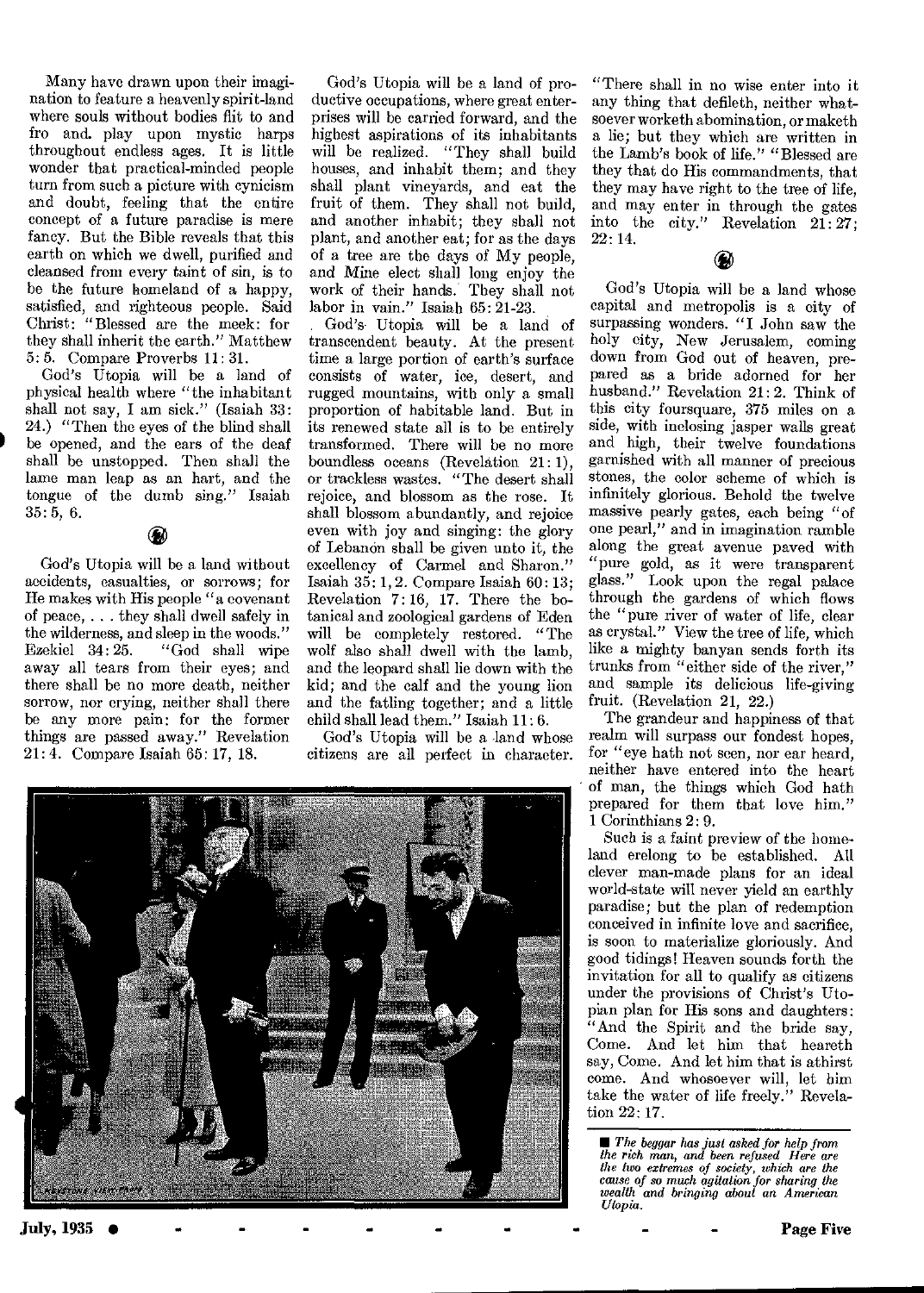**THE** story is told of a man in Scotland who had an adventure with what he fancied was a ghost. Upon arriving late at night at a certain inn, he was informed that the only room still unoccupied was one that was haunted. But he poo-poohed the idea of ghosts! He did not believe in such superstitions. "Only fools," he said with much gusto, "are afraid of the socalled disembodied spirits." So he gladly accepted the accommodation, and prepared to retire. But like many another man whose bravery seems to be in his words alone, when the light was extinguished his courage also

vanished. It was only when he put under his pillow that upon which he relied most of all in time of peril—his trusty revolver—that he fell into uneasy slumber. About midnight something awakened

him. He was sure he saw something. It moved! It was right at the foot of his bed! Terror paralyzed him, but only for a moment. As soon as he could move he grasped, somewhat tremblingly, his faithful pistol. With teeth clenched, he aimed as best he could, and fired. Bang! Instantly he gave a wild howl that woke up the whole household. He had shot off two of his toes.

This story may or may not be true. But its basic idea is a fundamental truth. Men are haunted by fear. Whatever the object of gruesome consideration, the ultimate cause of trembling and faint-heartedness is in themselves. The devil takes advantage of this weakness and, with the help of his diabolic retainers, impersonates the non-existent spirits of the departed, or creates imaginary hobgoblins and monsters to terrorize whom he would destroy.

⊛

Today many fears are paralyzing the world. It is looking at the uncharted future which most causes the hearts of men to quail. Like a trained psychiatrist, a statesman of Europe has well described the modern psychological status thus: "The whole world atmosphere at the present time is filled with vague forebodings of an advancing catastrophe. He who does not realize this, he who attempts to deny it, either lives in a fool's paradise, or lacks the ability to read the march of events."

Today a thousand voices like this one are raised in various parts of the world declaring unwittingly, and hence all the more strikingly, the fulfillment



*• The above is a reproduction of the cover of a pamphlet that is being distributed by the thousands in Paris, France It is en-titled, "Paris Under Gas," and warns the population of possible air raids, and gives instruction for the donning of gas masks and the whereabouts of underground retreats. The awful possibilities to the civilian population if war should break out filltverybody with fear.* 

of our Lord's prophecy: "Men's hearts failing them for fear, and for looking after those things which are coming on the earth." Luke 21: 26. Along with famines, pestilences, earthquakes in many places, wars and rumors of wars, this fear-complex throughout the nations is a proof positive that His coming is indeed near and will not be delayed. Today God calls upon all to heed the words: "Behold, I come quickly; and My reward is with Me, to give to every man according as his work shall be." Revelation 22: 12.

It does little good to point out the baselessness of fear and expatiate on its unreasonableness. An old man's assurance that he has seen many troubles but most of them never happened may reassure a few. But still the pall of fear remains and is, in itself, a very real thing. We must probe deeper. In the light of God's word we may reach the roots of the whole matter. "Perfect love casteth out fear." 1 John 4: 18. Love and fear cannot dwell in the same heart. But in place of pure love toward God and man, selfishness sits enthroned in human breasts. There is no room for thoughts of God and His righteous laws. Because love of self is the dominating motive in human life, the moral law is broken. "The wages of sin is death." Romans 6:23. Men fear the effects of sin—suffering, bitterness, death,—and God's condemnation for their sins, rather than sin itself.

**4** 

It is possible to still one's nerves against such fears until the conscience becomes seared as with a red hot iron. But this does not conquer fear. When called to face the heavenly tribunal in order to answer for one's sins, the old fear-complex will be found to be very much alive as the sinner faces destruction. There is only one way to master fear. "Believe on the Lord Jesus Christ, and thou shalt be saved," saved eternally, saved from death, saved from condemnation, saved from fear. Christ forgives our sins and thus takes away all cause for fear. To every sincere confessor and believer in His promises, He says, "Fear not."

In Japan there are many cases of family suicide. Fear of poverty and starvation cause distracted fathers to take, not only their own lives, but those of their loved ones as well. But God promises us that our bread and water shall be sure. Every wild song bird and every flower that blows witness to His constant care and supply of the necessities of life. "Fear ye not therefore, ye are of more value than many sparrows.'' Matthew 10: 31. Whatever happens, we need not fear, if we trust the arm that upholds the universe.

Insanity is tremendously increasing, Among the several causes of mental do rangement listed in the Encyclopedia<br>Britannica is civilization. "It is Britannica is civilization. amongst the highly civilized that insanity is most prevalent. . . . Life in general becomes more complex, *(Continued on page 18)*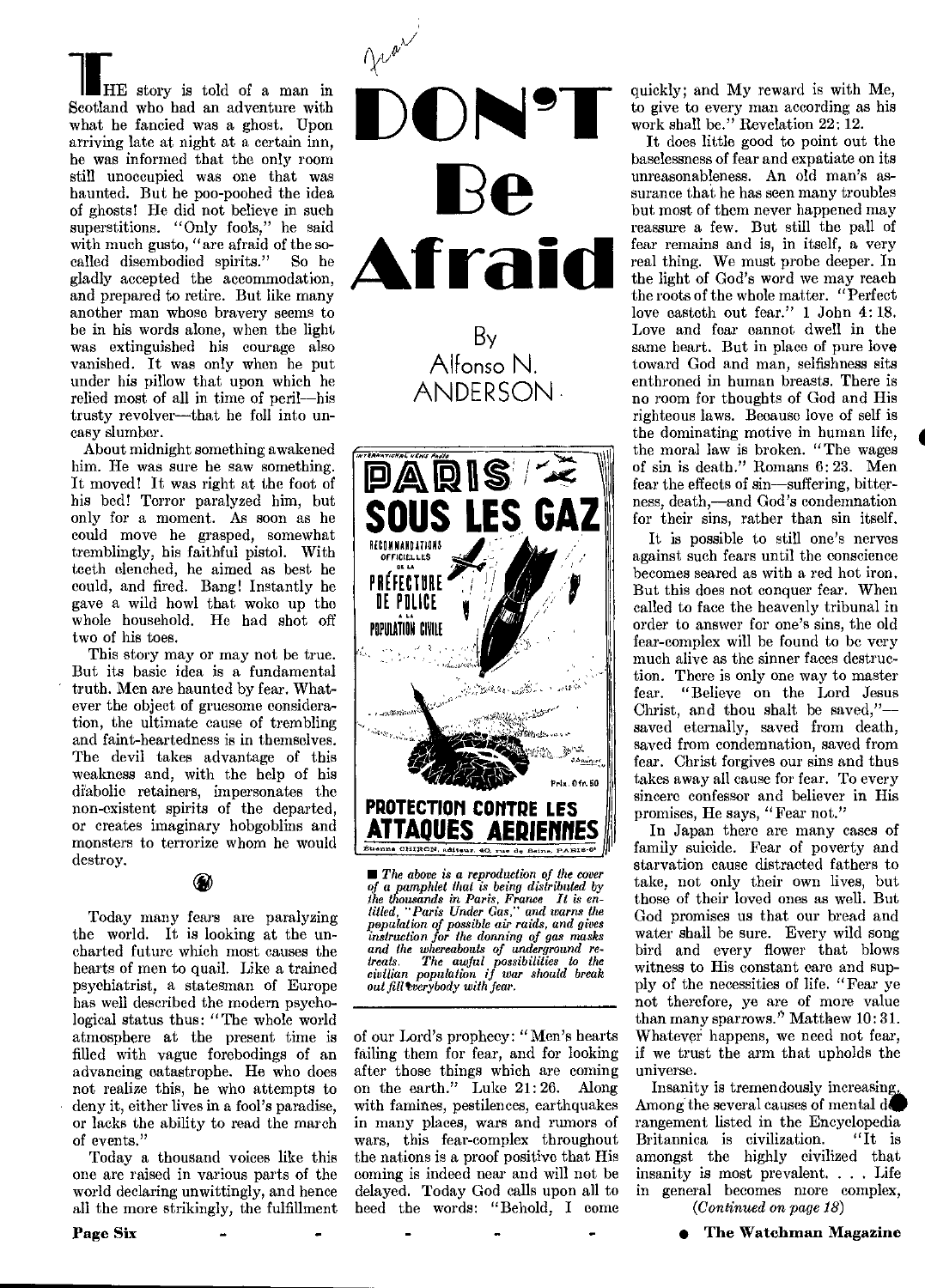$=$  It is not what God lets us do for Him that saves us, but what we let God do for us.

 $\Rightarrow$  There is a charm in a Christian smile that arms confidence and dis-arms suspicion.

 $\equiv$  Before Prohibition we had 180,000 saloons. We determined never to let the saloon return. But now we have 400,000 liquor-selling stores.

 $\equiv$  Last year 84,000 were killed in the United States, 36,000 of them due to automobile accidents. Of these last, 75 per cent were attributable to liquor.

 $\equiv$  We are much less scared of the "yellow peril" than we are of the divine peril. And we are going over to God's side; not to "save our faces," but to save our souls.

 $=$  Over 3,000 daily newspapers, wet before Repeal, have now turned dry; which is an acknowledgment that they were duped before; but they refused to see the facts.

 $\longrightarrow$  We have just read an article giving "eleven reasons why life beyond the grave is practically a certainty"; and not one of the eleven is the best reason of all—that the Bible says so

 $\equiv 0$  Doctors are trying to decry the harm done by the narcotic elements in tobacco, tea, and coffee; but they are almost invariably the doctors who are users of tobacco, tea, and coffee.

 $\longrightarrow$  Mount Ararat, where Noah's ark rested after the Flood, recently trembled in an earthquake that was felt over western Asia and took a death toll of 2,000. God is shaking the old landmarks to wake men up to the times.

 $\equiv$  A volcanic eruption is reported from Iceland. The rim of the Atlantic is joining the rim of the Pacific as a vast circle of volcanoes and earthquakes. When these mighty outbreaks occur in "divers places," the time is drawing near for God to make a New Earth.

——● Florida has joined Arkansas and Nevada in bidding for divorce business by reducing its residence requirement to 90 days. In the words of the governor, this will "bring addi- • tional visitors" to the State. Florida, in common with many another State, is money mad. "Fond of money," "without natural affection," are the Biblical words that describe our times, the "last days."



 $\Rightarrow$  The "send-a-dime" hysteria, that seems to have swept America like an epidemic, shows how prevalent is the gambling mania. The new racket will disappoint many a take-achance individual. May it teach just *as* many their lesson in the demoralizing influence of something for nothing.

 $\equiv$  Germany is developing an army to move at eighty miles an hour in trucks and tanks. The next war will be won, if won at all, by the nation<br>which strikes first and fast. No which strikes first and fast. participant wins in a war that drags out. Hence the danger of unexpected outbreaks of carnage. "When they shall say, Peace and safety, then sudden destruction."

 $\equiv$  In every section of the United States the railroads, desperately fighting to *recover* traffic lost to busses, autos, and planes, are putting on streamlined, air-conditioned trains capable of speeds in excess of 100 miles an hour. These aids to quick transportation are not only signs of the times, but they are also means to carry quickly the interpretation of these signs to those who run but with no message.

*• Father Coughlin, Roman Catholic priest, of Detroit, holds forth, before the radio as he delivers a blast against* 



 $\leftarrow$  Gambling—and how many varied and deceptive forms of it there are nowadays! — is vicious because it violates the principle that we must pay for what we get. Even if we finally win, we have paid in the coin of all previous losses. Or we pay a larger price because we get first and pay afterward. Watch the whole career of the gambler and be convinced.

•

 $\longrightarrow$  We hear enough about the armament race and the next war to scare us pale, but much more war preparation is going on beneath the surface than we hear about. Once in a while there is a "leak" of military plans, and then we see of what stuff modern war is made. It is a harrowing prospect, and can't be camouflaged with peace propaganda. "Peace, peace, when there is no peace," — Bible prophecy for our time.

—<del>—•</del> Walter Lippmann, noted writer and prophet on economic and political subjects, says he can tell the future in these matters by the fluctuation of the rate of exchange between the British pound sterling and the American dollar. Like those who "discern the face of the sky," he can discern the face value of the dollar and the pound, but cannot discern the signs of the times. It is given only to students of God's prophecies to do that.

> $=$  The United States Patent Office has just issued its two-millionth patent, one for pneumatic tires for railroad cars. The one-millionth patent was also of a tire. In the 99 years since the Patent Office was formally set up, it took 75 years to issue the first million, and twenty-four years

the second. Noting also that a majority of modern patents are issued to improve transportation and communication, view these facts in the light of Daniel 12:4: "Many shall run to and fro and knowledge shall be increased" in the *"time of the end."* 

**Television**, that makes it possible to see on *a screen actions that*  are going on many miles away, is in a fair way to be made practical. The Radio Corporation of America is spending \$1,000,000 in field tests to develop this art and bring television sets into every household that can afford a radio receiving set. Yet men cannot believe possible that God can see everything that is going on in the world.

Page Seven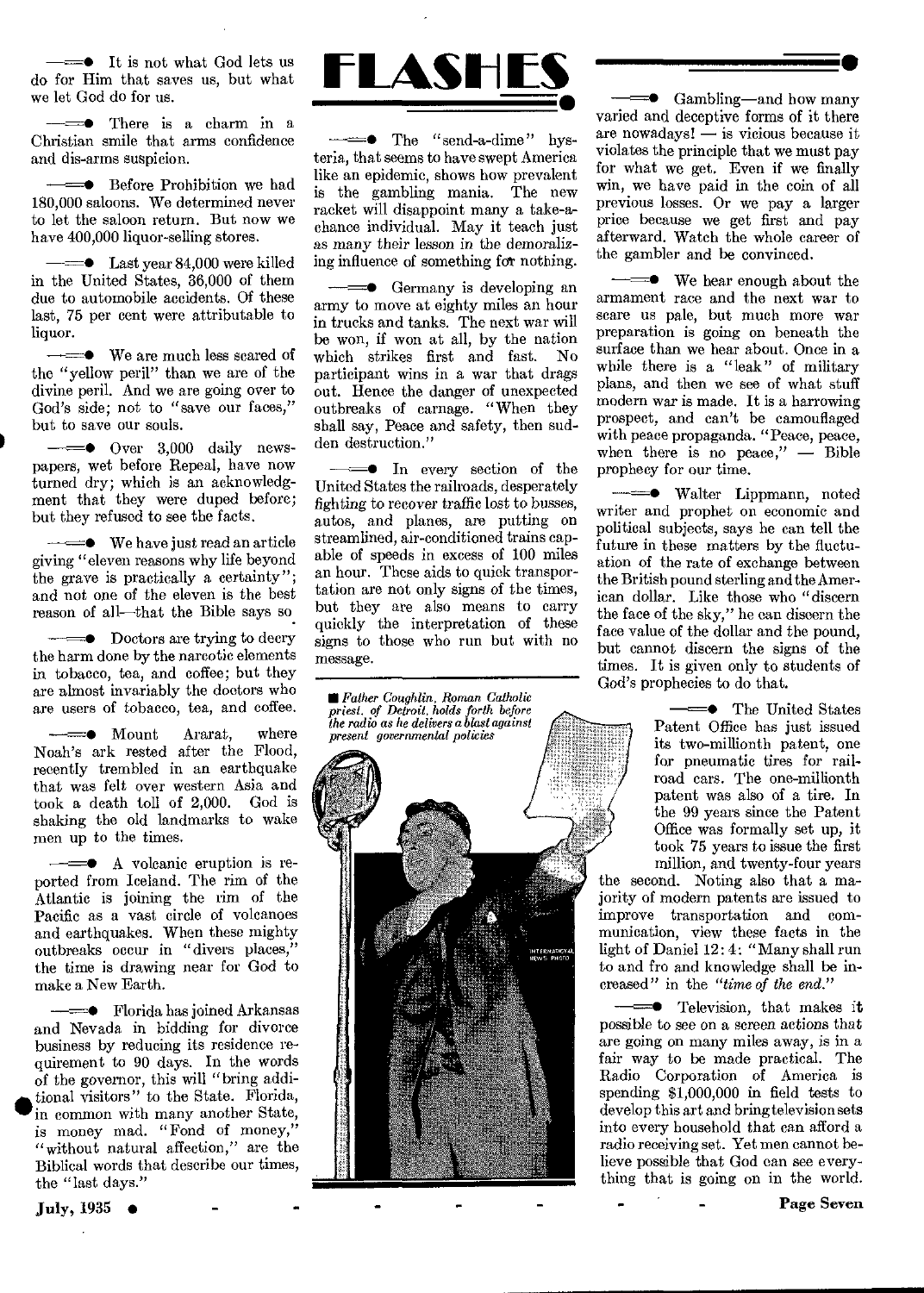# **The • NEWS • INTERPRETED**

#### The Fall of the N. R. A.

In has decided that Congress exceeded HE United States Supreme Court its authority when it delegated to the President the power to regulate codes of fair competition having the force of law, because it did not set up standards to guide the executive, and for several other reasons, and that the Federal Government has no power to regulate hours and wages in transactions affecting intrastate commerce—in short, the N. R. A. is unconstitutional, the Blue Eagle is dead. And since the N. R. A. was the very heart of the New Deal, it seems for the moment that all the plans for economic recovery in America have gone awry.

Without entering either pro or con into the New Deal policies — and there are strong arguments on both sides we want to emphasize again that all struggles for justice to every class are doomed to futility unless a moral reform is accomplished, unless men's hearts are changed. And they cannot be changed by law, either God's or man's law. Codes, however wisely drawn up and administered, cannot give every man a square deal, because without the love of God in a man's heart he cannot be fair to his neighbor. Said Paul, the Bible prophet, concerning these "hard times," "Men will be selfish, fond of money." This prevailing and increasing selfishness is at the root of all our troubles.

There is economic chaos ahead for America and the world, unless a tidal wave of righteousness sweeps away the sin that drags us down. We are looking for that wave when Christ

returns here soon, not before. We trust in the New Covenant rather than in the New Deal. And that Covenant is an agreement between God and man whereby men, by surrendering their lives to God, are saved from sin and its dire results. It is a good contract to enter into, and we urge all to sign it while there is time.

lect a war

#### The Only Way to Disarmament

-HE proposed plans for disarmament are only scratches on the armored surface of the rhole matter. All of them, except one, require the use of physical force to carry them through to success. The application of force always generates war, for war is a clashing of forces. And where is, or can be, the force strong enough to bring any large nation or group of nations into line?

Armaments are more than cruisers, air planes, poison gas, and armies. They are also brains, muscles, gold, and populations, coupled with selfinterest and the will to fight for what one considers one's rights. Weapons are minor to a belligerent attitude. Thus to disarm means to disable, for peaceful pursuits as well as for the war game.

Can taking the profits out of war assure peace? The temptation for neutrals to profit by war is too strong

■ *Realmleader Hitler, of Germany, and his troops The determination on the part of Germany to re-arm has stirred the world to new fears of war.* 



Page Eight

to be resisted. Witness the selling of arms to Paraguay and Bolivia by nations supposedly all for peace. Someone is bound to profit by war.

Can a world-state disarm nations? A world-state is impossible. whole tendency of our time is in the other direction,—race segregation, nationalism, religious intolerance.

Will treaties do the trick? They never have; and men are the same as always. When "national honor," "selfdefense," "racial superiority," and advantage in world trade are placed above pledged words, what assurance is, there of security? There is no such thing as international honor.

The exception to force in methods of disarmament is education, which includes agitation. But education is a work of many years. Even if a majority of our homes, schools, and churches were wholly convinced against war, which they are not, there are more potent educational agencies than these. Newspapers and magazines, motion pictures, radio, and the public sentiment which these opinion-formers create, counter-educate all that parents, teachers, and preachers can inculcate.

Effective disarmament is not a physical, economical, intellectual, or political problem. It is fundamentally a moral problem, and a gigantic one. To solve it we must deal with the selfishness that insists on personal or national advantage at any cost to the interests of others. We must eradicate the deception that is misnamed diplomacy. We must conclude that we have no rights the asserting of which interferes with the same rights of others.

Disarmament and resulting peace will come only when *all* statesmen-not a majority of them—are swayed by the knowledge of the equality of every man before God, of every man's right to religious, political, and economic liberty; and are ruled by a spirit of self-sacrifice and a love of enemies. But those who admit that such is a commendable ideal (not all do) say it is impossible of attainment. And this writer agrees with them.

That is, it is impossible if it is sought in the same manner that other peace ideals are sought—by human striving. All other peace schemes end with the limit of human achievement. But if men and governments will not, or cannot, make peace, what then? Who else can make it? We will have to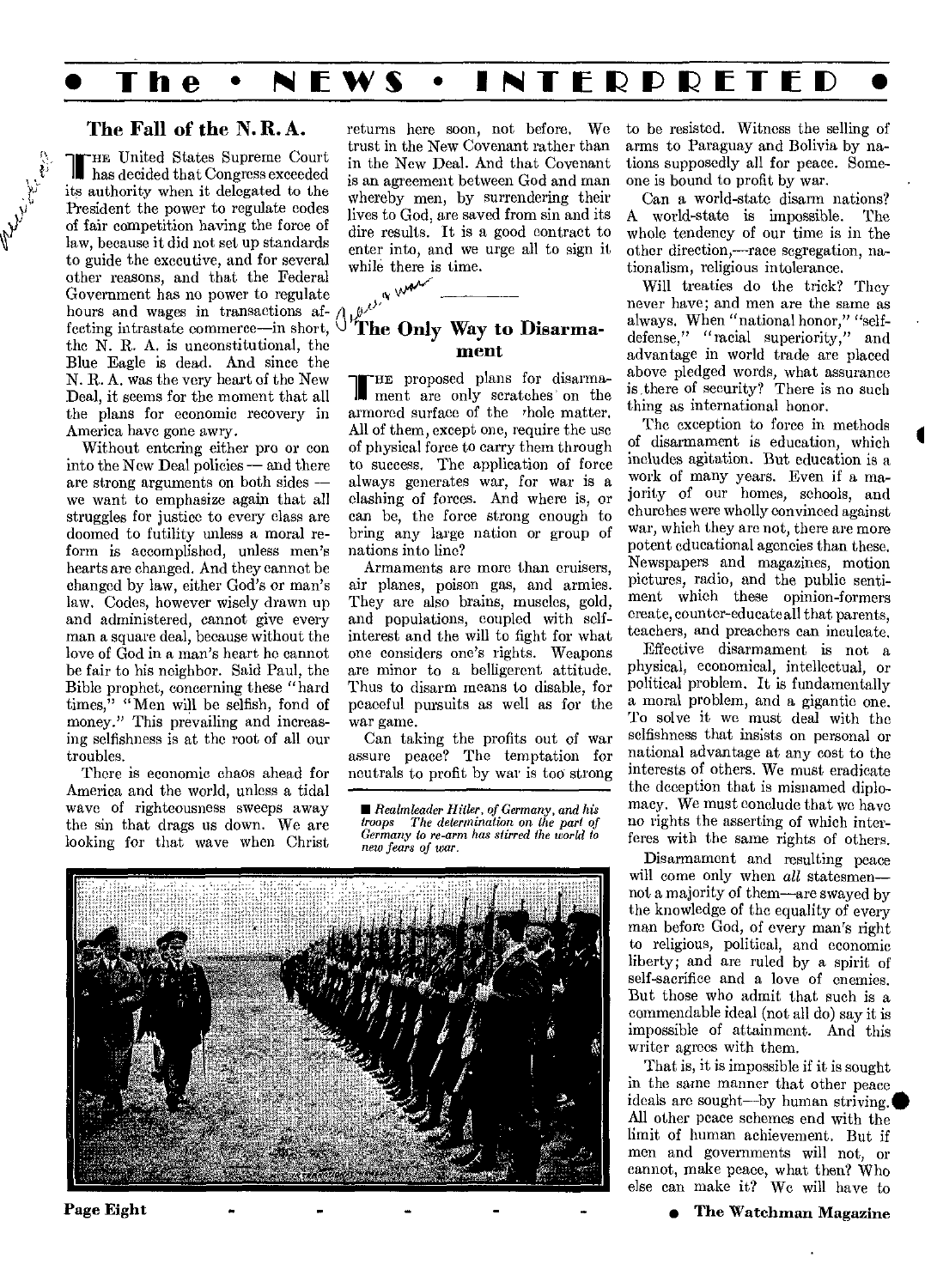

look to some super power to cut the Gordian knot.

Here is the divine plan for disarmament: God arms those who choose His salvation through Christ, His Son (and anyone may), with the character armor of a new life—truth, right, peace, faith, salvation, and the Word of God. (Ephesians 6: 11-17.) Then when He has given everyone a fair opportunity to accept the peace of the Prince of peace, He will destroy sin and sinners, —who are the real war makers, recreate the earth, and start all over with all war causes eliminated.

But such a plan involves force. Yes, but it will not be put into execution till milder methods have failed. And there is no other way, for the obstinately rebellious will have it so. God will "plead with all flesh," but ultimately it means Armageddon, the war between God and wicked men, the war that actually ends war; for the Man on the White Horse (Revelation 19: 11-21) will come off victorious.

# Chil<del>d Training</del><br>Spank Your Children

**Spank Your Children**<br>An ARTICLE in a contemporary<br> $A^N$  magazine asks, "Do You Spank<br>Your Children?" The writer proves AN ARTICLE in a contemporary<br>Amagazine asks, "Do You Spank Your Children?" The writer proves quite conclusively from what we see about us that more children ought to be spanked. Common sense be thanked, some parents have never gotten away from spanking.

All this talk and teaching about the danger of "repressing" and "inhibiting" the child's nature is chiefly bosh. Any sensible and observant parent justifiably resents being called a "big brute" because he inflicts a little pain on Johnny to keep him straight. Is mother a "coward" when she "attacks" her offspring smaller than herself? Nonsense!

Do we spank our children?—Most emphatically yes! Why?—Because Life does. The circumstances they meet in life after they leave the parental roof certainly spank them; and we deem it wise to spare them too much of that spanking by administering a little beforehand. Inflict a little pain now to help them escape a greater pain later; for punishment *is* a deterrent.

This is baby instinct as well as adult reasoning and divine philosophy. The baby burns its finger in disobedience to the maternal, "Don't," and thereby learns not to burn its whole hand. A broken collar bone warns against a broken neck. A spank may prevent an outlaw. Even the children can see that. But whether they can or not, we don't spare the spank.

We see about us today an appalling breakdown of moral restraints. Murder,



■ *General Hugh Johnson, former N.R.A. Administrator, who is much in the lime-light these days as he champions the administration against those whom he terms demagogues* 

banditry, bribery, suicide, war, deception, licentiousness, and a hundred other kindred evils are making the world unsafe for rectitude. These sins have always been in the world since Adam and Eve walked out of the Garden, but they are much more prevalent and awful now. We can hardly trust anybody, and we fear our closest friends.

To deal adequately with growing evils, we must get back to causes. If we deny a cause, we can never eradicate its result. One great reason for the disregard of law is the denial that children are naturally bad. Call it original sin, "plain cussedness," devil possession, or what you will, it remains a fact that inherent sin in the human heart must be recognized before it can be reckoned with and expelled. Modern apostles of the doctrine of born goodness that needs only free expression and no curbing are all wrong. And daily events are\_ proving them wrong.

"The heart is deceitful above all things, and desperately wicked." Thus says the Bible; and woe to the person who tries to get away from that fundamental truth. And it also says, "Whatsoever a man soweth, that shall he also reap." God and heredity do not sow goodness in the child. We must inculcate good from outside the heart, from the textbook of good, the Bible, if we would see good harvested in the grown-up.

We are now reaping sixty fold from the seed sowing of that wholesale repudiation a generation ago of the Bible as a moral guide. And the harvest will reach a hundred fold before it is over. The twig was bent. The inclined tree is here.

Let the children get your spanks, and later you will get their thanks. We can't hand-pick them; but we can hand-spank them.

 $\theta$ 

THE reason why the appalling in-**IN** crease in automobile accidents since Repeal is not laid to drunken drivers is because a driver is not counted drunk by the police if he can walk and talk: Thus statistics along this line are absolutely unreliable. It has been discovered that the greatest danger to safe traffic is the drinking driver, whether he imbibes little or much. In fact, the man who overdoes drinking is not so apt to try to drive as the man who drinks a little and thinks he is a good driver. Careful observation proves that most bad accidents come to those who take just one drink. They are bolder, more devil-may-care, yet their nerve reactions are impared by the liquor.

Scientists learn by experiment, and traffic officers by observation, that a drinking driver's nerves and muscular reaction time is much slower than that of a non-drinker. The difference in time of stopping a car when faced by danger is the difference that often means sudden death to the innocent<br>victim. Hundreds of children are Hundreds of children are maimed or killed every year for no other reason than that some one drank a glass of beer.

True temperance is not moderation in drinking alcohol. It is moderation in all that is good, and total abstinence in all that is bad. And alcohol in any form or mixture is thoroughly bad as a beverage.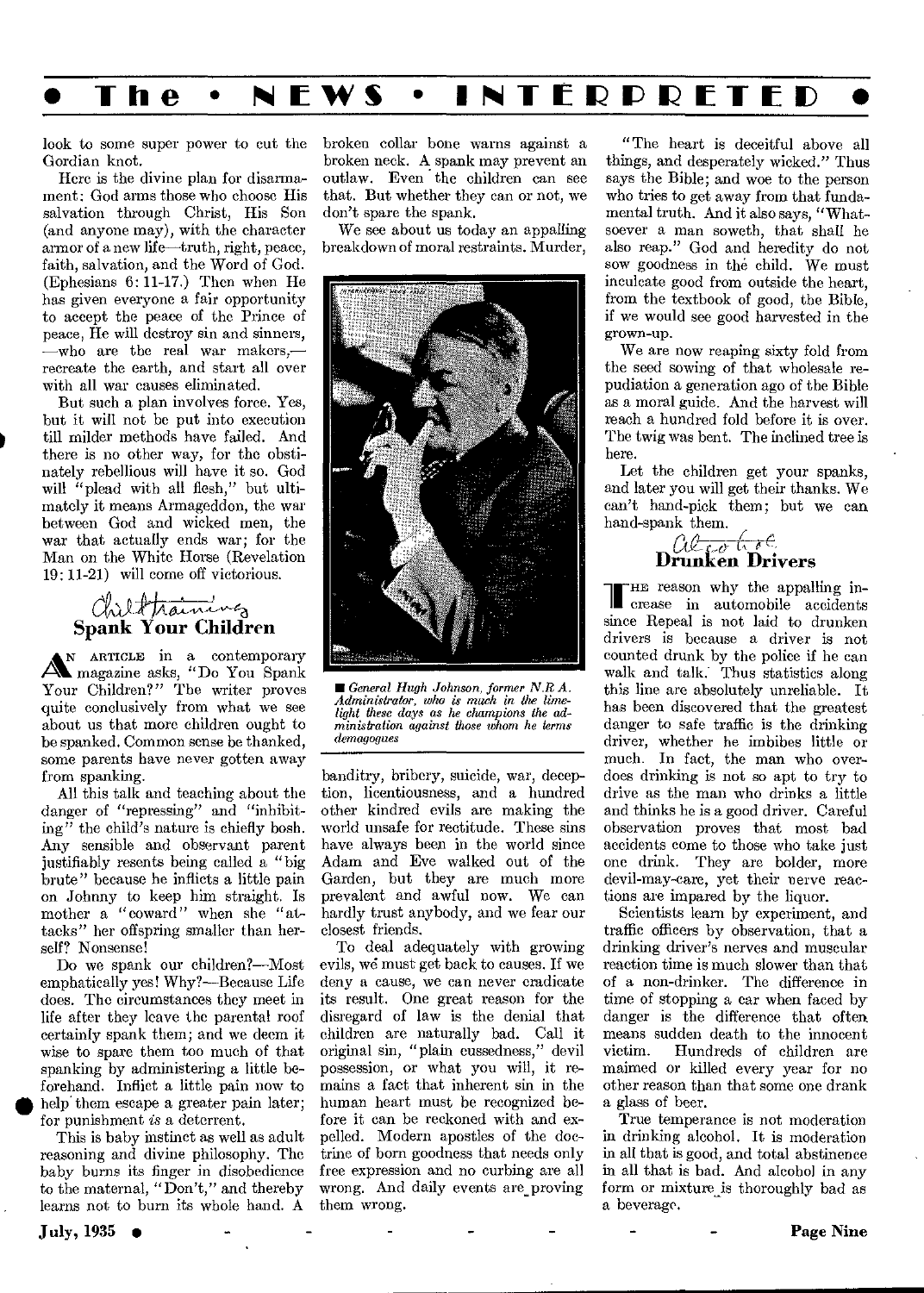# $\sum_{\text{Here are people that are accomplished}} \prod_{\text{the example that are accomplishing the seemingly impossible, and here are the reasons for their current.}$

Here are people that are accomplishing the seemingly impossible; and here are the reasons for their success.

 $\bigcup_{\text{BSERVING}}$ <br>people frequently question: "How do these Seventh-day Adventists do it? How do they manage to extract so much money from their people? How do they keep their mission program intact when other missionaries are being brought home by the hundreds?"

The steady missionary advance of this people has become a marvel in the eyes of all—the outstanding miracle of modern missions. They have carried on the world's largest mission program and wonderfully weathered the depression. Despite the financial retardation in all lines of service, their cause has gone forward with renewed impetus. At the same time, other denominations have been forced to give up institutions and enterprises that have cost them hundreds of thousands of dollars and years of sacrifice to build up.

And it is not only people of other denominations who have been wondering about the matter, but the Adventists themselves are sometimes surprised. At the Biennial Council of this body held in the autumn of 1934, reports came in from the various foreign divisions all over the world. At this meeting the president of the General Conference of Seventh-day Adventists pointed out that during a year (1933) when no advance was expected, when it was thought the denomination would do well to even hold its own—with cut appropriations, with every effort concentrated upon avoidance of serious retreat—in spite of it all, the reports showed advance into new places in all parts of the earth. *Twenty new countries and islands had been entered and nineteen new languages had been added to the list in such a year.* 

Not many years ago, Seventh-day Adventists were considered a weak, obscure cult, peculiar and unpopular. As a distinct people they have been in existence less than a hundred years. But in that short period of time they have spread to all corners of the earth, and are today preaching and

Page Ten

teaching and printing in more lands and in more languages than any other Protestant denomination. They are operating more mission fields, conducting work in more languages and countries, sending out more missionaries than three of the largest Protestant mission boards in North America. This people give more for mission offerings a week, and every week, than many other denominations give in a year. Their per capita giving surpasses that of any other religious body today. For concrete comparison: in 1932 the members of all Protestant religious bodies gave per capita contributions amounting to \$19.02 for all purposes. In the same year, Seventhday Adventists averaged \$25.56 the world around.

The total income raised by Adventists for all purposes in 1933 was \$8,642,000. This came from all over the world, including offerings from converted Adventists in heathen countries, and represents a per capita of \$22.50 for every member. As might be expected, the per capita for North America was much higher—\$36.26.

#### $\langle \pmb{\epsilon} \rangle$

This denomination supports a force of 22,000 well-trained workers, occupying strategic centers the world around. At the close of the year 1933, they had 7,640 churches, and a membership of 384,000. They were operating in almost three hundred countries, using nearly five hundred languages in their oral teaching. A new language is added to the list on an average of every ten days.

Seventh-day Adventists have their own system of schools and they take the child from kindergarten through college. They have added a fourth R—Religion—to the three R's. Wherever you find this people, you also find their schools. They have opened up more than 2,000 schools, are employing over 5,000 teachers, and are training more than 95,000 students in these schools scattered all over the world.

The sun never sets on their world circle of printing presses. They have

By Mable A. **HINKHOUSE** 

■



69 publishing plants producing literature on their message in 161 languages in the form of almost 7,000 different publications. If one were to purchase a single copy of each one of these books, pamphlets, and tracts, they would cost over \$2,000.

Their chain of hospitals, sanitariums, dispensaries, and treatment rooms also belts the, globe. They have 123 such units, employing 4,466 nurses and physicians, and treating 423,500 people annually.

Theirs is the great missionary passion. Every year hundreds of their sons<br>and daughters answer needy calls and<br>go to the dark places of the earth.<br>Such love and self-sacrifice are inand daughters answer needy calls and<br>go to the dark places of the earth.

Such love and self-sacrifice are incomprehensible to the world. And the wonderment grows when it is learned that their membership is largely made up of those in the lower financial levels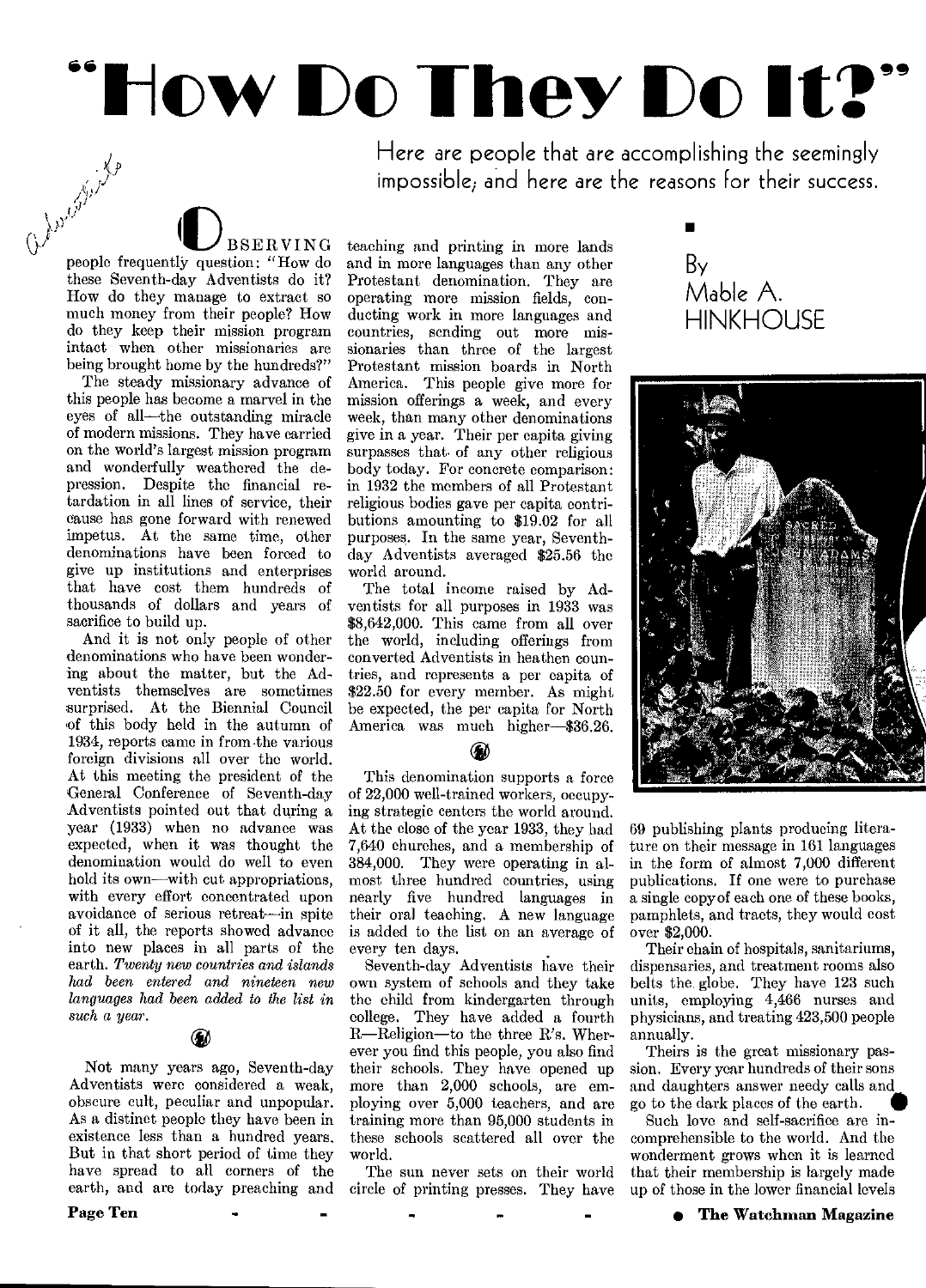of life. They are not a wealthy or a numerous people. They are few in number, some of the other denominations outnumbering them seventy-two to one. They count their membership by the hundred thousand, while some of the largest denominations count theirs by the million.

It is a remarkable thing that despite the distinctive doctrines and rigid standards which make this a "peculiar people" and bring financial and social handicaps, it still finds place among the five religious bodies having the largest percentage of gain for the year 1932.

"Just how these people, a few hundred thousand in all, can hazard their

know the truth about the Catholic religion, and conversions would be made almost without number."—"Our *Sunday Visitor," June 18, 1933.* 

It is difficult for those not of their faith to understand how they raise such large amounts of money. They think the denomination has some stranglehold on their people's pocketbooks in times of depression as well as prosperity. Some inquire how Adventist leaders can get all this money from their people while others are unable to get one tenth that amount per capita from their congregations.

Before telling how a thing is done, it is sometimes enlightening to know

■ *Pitcairn Island and its 200 inhabitants have come into much world prominence lately because of the story of the discovery of*  $u$  *the discovery of*  $u$  *discovery of the discovery of the discovery of the island and its connection with a famous mutiny dot in the South Pacific Ocean is the home of a people evolved from the mixture of the white and Polynesian races, and they are healthy, happy, bright, and intelligent. For a generation they have been Seventh-day Adventists, though little credit is given to this fact by those who acclaim them. They stand out as an example of what the denomination has done for thousands of primitive peoples in every land on the globe.* 



■ LEFT: *Norris Young, standing beside the grave of John Adams, the last survivor of the original mutineers of the Bounty and founders of the colony.* 

■ CENTER: *Parkin Christian, great-grandson of the founder, who is Chief Magistrate of Pitcairn Island, elected by popular vote of both men and women* 

■ Racur• *Women and children of Pitcairn Island, sitting* on *benches near the town hall* 

jobs by refusing to work on the world's commercial day, and at the same time support a more extensive foreign missionary program than the larger Protestant bodies, is beyond me," writes one observer.

And a Catholic makes the following comment: "If the zeal of Catholics were ten per cent that of the average Adventist, the whole world would

July, 1935 •

*why.* The reasons why Adventists give so liberally are that, first, they believe what they believe; and, second, they possess the spirit of sacrifice.

Seventh-day Adventists have a great message to carry to the world—the news that Christ is coming soon again, and the necessity of preparation for this impending event. They believe the Master meant them when He gave the great gospel commission found in Matthew 28: 19. The hope of His soon coming is the mightiest of incentives and urges them on to put every ounce of energy, every dollar they can spare, into world evangelism. There is something in their message that makes them the greatest givers of modern times, and goes past their

minds right to their pocketbooks. Their unbounded faith in their message gives virility to their organization.

The work of Seventh-day Adventists was begun in sacrifice, and undoubtedly will be closed in the same way. The pioneers of the Advent message left a noble record of sacrifice and denial. They practiced frugality and many of them gladly gave all they had. Those who carry on their work today believe that all who follow Christ will wear a crown of sacrifice; that the spirit of liberality is the spirit of heaven, and the spirit of selfishness is the spirit of Satan; that it is the spirit of Christ to give, the spirit of Satan to get and not give.

Quoting again from the *Sunday Visitor:* "Practically every member of the Adventist organization is a missionary, whether at home or abroad, and makes tremendous sacrifices for the extension of his cult."

To more specifically answer the question, "How do they do it?" it is by two ways: By their admirable system of tithes and offerings; and by their simple, economical manner of living.

A Y.M.C.A. secretary in a mission field said to an Adventist: "With the wonderful financial system that you have, backed up by the loyalty of your people as no other organization is, we would expect you to be carrying on when all the rest of us have ceased to function."

Just what is the Adventist system of giving? Their system of tithes and offerings is taught and practiced from childhood up. Their youth know nothing else. For every dime a child receives, he knows he owes the Lord a penny, a tenth, a tithe. Out of every dollar, a dime is a debt to the Lord and is promptly paid into the treasury. This principle is recognized by each new convert whether in enlightened America or darkest Africa. And if the tithe cannot be paid in cash, it is paid in kind—produce, grain, fruit, vegetables, etc. No true Adventist would think of using the tithe for himself.

Besides the tithe (which supports local workers), they give liberally in mission offerings through their Sabbath schools each Sabbath and for many special offerings throughout the year. The goal they strive to reach in Sabbath school offerings is twenty-five cents a week a person. The special offerings such as Mission Extension Fund, Midsummer Offering, Religious

*(Continued on page 19)*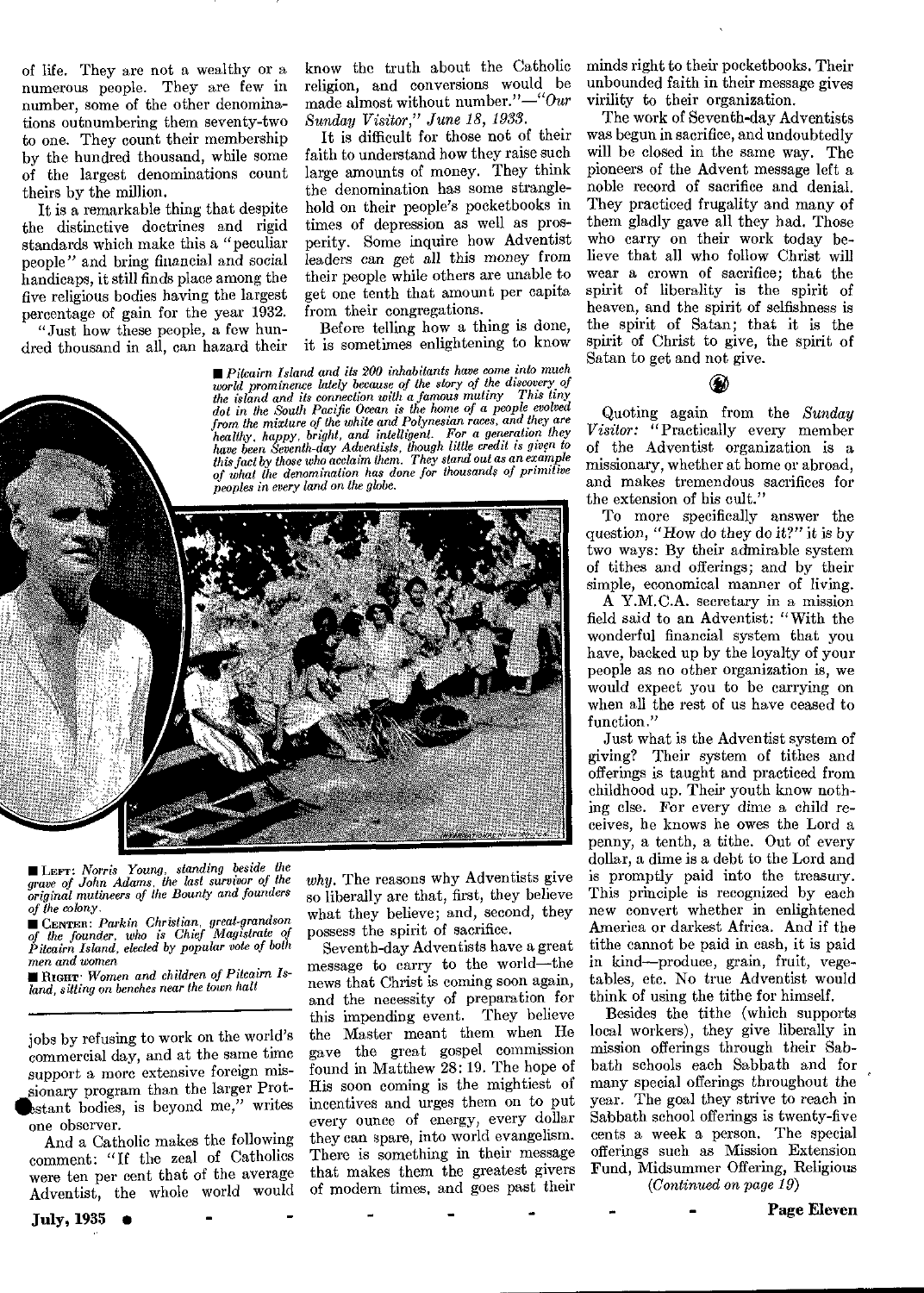# **The Girl He Married**



glamor and romance of the days of the Donas, of the Dons, and the Padres still linger on the California Mission trails.

It was in the town built around San Gabriel Mission that Walter Harper and his wife Janet located after he finished a Chicago medical college.

When Walter first met Janet she was a teacher in the Martinez Remedial School in a foreign section of Los Angeles. He *never forgot the first*  time he saw her. He was lying on the sands of one of California's numerous beaches watching the health and pleasure seekers. Suddenly he heard a clamor. Then there came pouring down the embankment a very surprising group of humanity.

Children of Mexico, Spain, the Philippines, and Indians they were. Those who reached the beach first paused and looked back, waiting for their fair and jolly teacher.

Walter had his sun umbrella tipped so he had a good view of them without being observed. Something not quite normal in the children attracted his attention and he decided nature had not given them all her mental gifts.

The patience and helpfulness of their teacher caused him to remember something his mother had told him: "It isn't how much a woman says she loves children, but how much they love her that tells her character."

He resolved to watch his opportunity through the day, hoping he might have some chance to serve the teacher.

As the children ran like ducks for the water, Janet Hamer took her position on the rocks where she could see them all, and when any ventured too far she called them back. Sudden splashing and shouting made her rush to the rescue of some luckless youngster. Walter saw at once she might need his help as she valiantly tried to safeguard her larger and more ventursome boys and girls. Seeing no life guard on duty, he resolved to act this part the remainder of the day.

In their occasional conversation, he learned that Janet was camping for the summer with her parents, at Golf

**Page Twelve** 

By Ruth Haskell HAYTON ■

Island Camp. She learned that he was visiting relatives in California, and that he was a premedical student, but having failed in organic chemistry was taking the summer to review.

Five o'clock came none too soon for<br>Janet. Walter counted it his good Walter counted it his good luck that she allowed him the *privilege*  of helping her sandwich her charges into the bus and stand with her and wave them good-bye until they were lost in the traffic. Then they looked at each other in an embarrassed silence, as much as to say, "Well, what next?"

Janet was sunburned and bedrabbled, but womanlike she was not long without words.

"Isn't this a beautiful background for a beach resort? I do so like the hills coming down to the sea. Let me thank you for your help today. I am sure you will be pleased to get to studying your chemistry now."

"Candidly, Miss Hamer, I would be more pleased to carry your bags and wet bathing suit to your camp."

"Well, thank you. Shall we walk along the beach? My mother will be coming that way to meet me."

Janet's father and mother had young hearts and a hospitable board; so through the summer she and Walter with their friends spent many pleasant and profitable hours together. Sometimes it was reading, sometimes riding horseback up the canyons, and sometimes hiking over Laguna's mountains looking for Indian relies.

■ *Janet and Walter spent many pleasant and profitable hours together.* 

As the summer grew shorter, Walter spent less time with lessons and more with Janet. One afternoon he proposed that they take the four-mile walk to Three Arch Bay.. Because of the bold headlands and precipitous cliffs they went by the coast highway. It was a charming day in early September; the air was cool and bracing.

Walter carried the lunch and Indian rug which he hung on the hook of his walking stick, and threw over his shoulder. Janet was familiar with the coast and called his attention to its beauty of mesa and hill-land sloping up from the ocean edge.

The path they chose down the embankment at Three Arches was a steep one. Walter rejoiced at this, for it gave him an excuse for frequently taking Janet's hand and sometimes lifting her from loose boulders. Erosion had formed many inviting nooks in the rocks. In one of these recesses on a stone settee Walter spread his Mojave rug. Here they ate their lunch and watched the sunset.

Its beauty in the hazy west held them in silence, as the sun from behind dark clouds spilled its light through



**<sup>•</sup> The Watchman Magazine**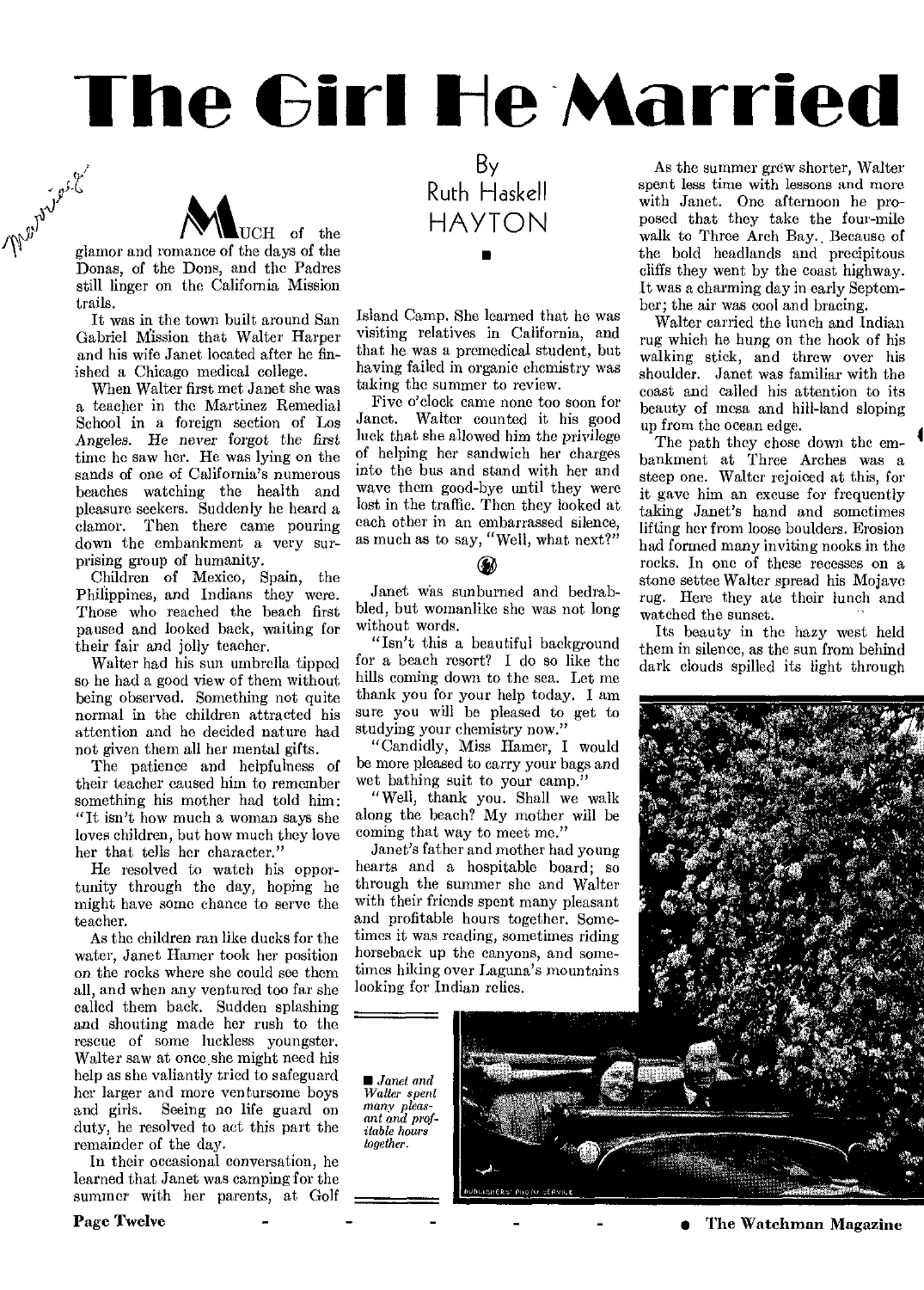their rifts like the poured fire at Yosemite Park.

Janet was more silent than usual, and suddenly Walter said, "A penny for those thoughts, Janet."

"Well, I was thinking our camping season is nearly closed."

"Will you be sorry, Janet?"

"Yes, Walter; I have enjoyed it beyond my expectations."

"Has our friendship helped toward your enjoyment?"

Janet played with her walking stick a few moments, and then looked up a bit coquettishly at Walter and answered, " $\hat{Y}$ es, Walter, it has had a great deal to do with it!"

"You know my plans for the next five years; I have no one to help me financially; therefore I have no home or comforts to offer you. If I had, I would ask you to be my wife. As I am, I feel I have no right to do this; but I do want to tell you before we part, you have been my ideal modern girl, and I will never forget you."

Both were quiet, until Walter said again, "Another penny for your thoughts."

Janet was glad for the roar of the sea, and the gathering shadows; theyseemed to give courage to her embarrassment, as she said, "It isn't leap year, but may I remind you I have supported myself for four years, and even saved a bit; I could do so again. Don't make me say more,-you say it!"

"Well, my brave girl, I do have the clean, pure love of a young man's heart to offer you. Will you accept, with the ambition to some day make you queen of my home?"

They walked back to camp, under the "southern moon," Janet giving him interesting bits of California history in "Adobe Days," singing snatches of songs, and talking of their future.

#### $\,$

Before the medical college opened, Walter and Janet were married. Both went to Chicago, and Janet continued as wage earner.

It did not seem advisable for them to live together, as their work was in different parts of the city; only their week-ends they spent together, and then they continually cheered hemselves by saying, "It won't be long that we'll live like this.'

Walter studied hard; and added to Janet's hard work of her school were many domestic extras—looking after laundry, mending, and so forth. So it

July, 1935 •

was a great relief to both of them when Walter's student days were over.

At the end of those strenuous five years it was a very happy young doctor and his wife who settled in a pretty modern duplex in San Gabriel, California.

Janet entered into this life with the same unselfish zeal she had shown in Walter's student days. Some of her joy and buoyancy dampened however, as month after month passed, and she tried unaided to fit her strength to the unaccustomed duties of housekeeper and office nurse.

#### $\circledast$

"Janet, will you go with me to a dinner where the doctors are taking their wives?" asked Walter one day.

"Of course, I will!" Janet took from her wardrobe a becoming and once appropriate evening gown. She freshened the lace and did her best to remodel it. When she put it on and stood before Walter for his inspection, he looked at her, and jokingly said, "You have done well, my girl, but it looks a bit as if it were your mother's!"

**A Home Maker ANSWERS** 

Perplexing questions on married life, home management, and child training will be answered here by a specialist on the home and its ideals. Queries

# Children Sleeping Together

Is *it all right for children to invite their little friends to sleep with them? My little girl is looking forward to the time when she may invite a girl friend to stay all night or may go to stay with a friend.* 

Let us who are parents have keen insight and due sympathy with this characteristic urge of childhood, especially girlhood. Yet let us be wise in dealing with it. Such ardency of anticipation in the coming of a friend, the sharing of benefits, from little cakes to comfy bed; such esctasy of intimate companionship, whispered confidences, snuggly sleep! And yet the discipline of life must take hold even in infancy. Little children cannot grasp the principle or the reasons now, but they may learn by experience

She tried not to care, but the real pleasure was taken from the evening, and she made an excuse and did not go the next time he asked her. She knew her clothes were out of date, but her sense of honor made her neglect herself when there were debts to pay. By nature she was social, loved music and art, but these days she was too tired to appreciate even a call, and her piano and paint brush were never touched.

Walter sometimes looked at Janet wonderingly and contrasted this somewhat languid and worn, old-young woman with the bright, animated teacher he had seen bounding down an embankment only five years ago.

He was in perfect health, and his mind full of roseate dreams of their future. He loved Janet as much as ever, but he was thoughtless; he appreciated all she had done to help him, but he could not realize all it had cost her.

One afternoon Walter told Janet he would be away the rest of the day. She felt so tired, she resolved she would let the telephone and bell go un- *(C ontinued on page 18)* 

that friendships are fostered by reserves as well as by confidences.

It is unwise in most cases to allow children to visit over night with friends and sleep together. If children were all ideally innocent, with irreproachable training and utmost purity of mind, there might be little danger, though still the experience would be enhanced by its infrequency. But the plain fact is that most children are infected with moral misapprehensions, and this is most true of the children of parents supremely confident of their The intimacies of night association conduce to impartation of moral obliquity. Little children need not be told this, for it cannot be told without unhappy suggestions; yet parents may build an ideal of home sufficiency in social enjoyment, and firmly but kindly resist the importunities of children (which will not long continue) and the possible reproaches and resentments of other households. Parents of a community or a connection should have an understanding together and a, sound social science policy.

If visiting is ever practiced, it is. better to have it by families, including, adults,—Uncle Joe, Aunt Jennie, and their ten healthy kiddies; or dear Mrs. Morgan and her lone chick Gwendoline ; and always separate beds and due parental supervision.

Page Thirteen.

may be sent to the editor.

**PARENTS' QUESTIONS**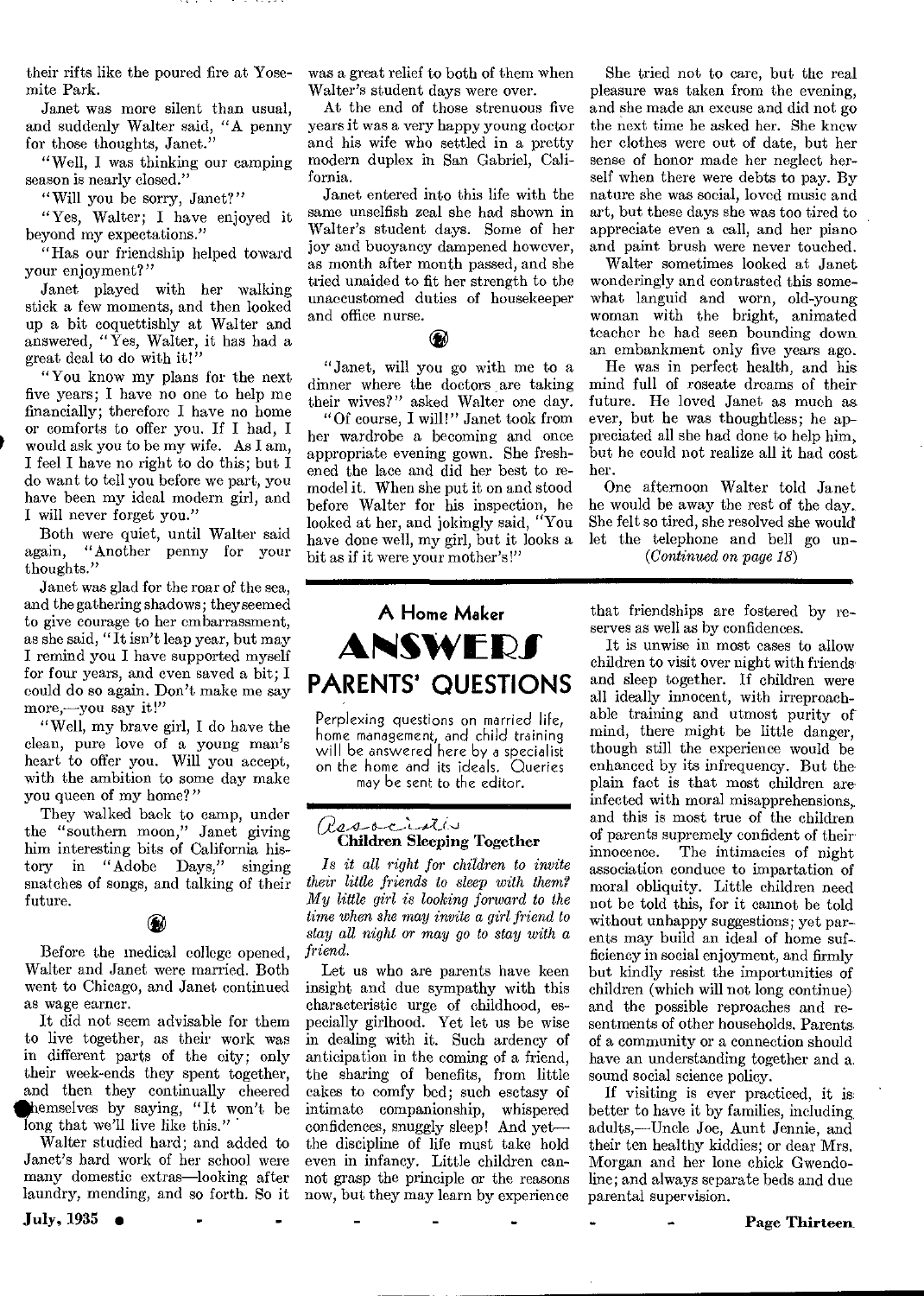HE human body is composed of millions of living, minute beings known as cells. These cells are so small that they can be seen only by the aid of a powerful microscope. An ordinary drop of blood, for instance, has in it more individual cells than we have people in the United States of America.

These cells are not thrown together promiscuously but are harmoniously arranged in communities. There are brain cells, nerve cells, muscle cells, liver cells, kidney cells, bone cells, blood cells, etc. Each community of cells has its distinctive work to perform. Each cell has an individual existence independent of others, and must be supplied with food, water, and air in order to live; and like every other living creature, each cell gives off waste material which is poisonous to it, and which must be removed to perpetuate its life.

Food, air, and water are conveyed to the cells through the medium of the arterial blood supply, while wastes are removed through the venous circulation. While cells have an independent life, they minister to each other. Their existence depends upon this. The red blood cells convey oxygen obtained from the air to the cells of the brain, muscles, and glands, while the blood serum conveys food to them in a liquid form. Within the cells the food and air enter into a chemical combination and produce oxygenation. In this way the vital fires are kept burning, and heat and energy is produced. Each cell is a small furnace that burns fuel,



and gives off carbonic-acid gas, leaving behind an ash just as do the furnaces in our homes. The gas is removed chiefly through the lungs, while the ash is eliminated chiefly through the kidneys.

The life of these cells is very brief. Millions of cells die daily. Their carcasses have to be disposed of. Nature has her own method of doing this. They are, in fact, cremated and utilized as body fuel. In the liver the ash which is left behind, known as uric acid, is converted into urea and thus prepared for elimination through the kidneys:

The human body may in fact he compared to one of our modern American cities made up of millions of human beings. To supply the needs of these, many trainloads of food have to be brought in daily and an adequate water supply and a dependable sewerage system to dispose of the wastes have to be provided. Should the food supply be cut off, it would result in lowered vitality and ultimately in the starvation and death of the dwellers. Water is a very essential commodity in our cities. Should the city sewer become blocked, death of the city inhabitants would result from the accumulation of filth and waste.



The most difficult problem that confronts those who look after the welfare of our cities is not a pure food supply or a pure water supply, important as these arc, or even an adequate sewer system to carry off the wastes. The greatest and most difficult problem is to furnish the inhabitants with pure air, since air contamination is almost unavoidable, owing to the crowding together of the people.

Each person is constantly casting off through the lungs organic poisons produced by the cells, which tend to pollute the air that has to be reinhaled. When we add to this the exhaust gas from the burning of millions of gallons

# Its **WONDERS** and BLUNDERS ■ By Daniel H. KRESS, M. D.

of gasoline by automobile engines, and of oil and coal in the thousands of furnaces and the burning of tobacco in public places by thousands of people, it makes it practically *impossible* for city dwellers to experience the luxury of the pure air supplied to country dwellers. The ever-increasing mortality rate in our cities from heart failure after the age of fifty years is due in part to polluted air.

Dr. Alex Carrell, in his experiments with living tissue, demonstrated that cells, so long as they are supplied with nutrients and their wastes are *perfectly* removed, will continue their existence, even though separated from the body of an animal. Tissue which he separated from the heart of a chicken over twenty years ago is as much alive as it was then. While the chicken is dead and buried, this little piece of tissue from its heart is not merely living but is actually growing. Cells are being daily produced. The prospects are that it will continue to live for many years to come, *in-*<br>definitely, Dr. Carrell thinks. The *definitely*, Dr. Carrell thinks. secret lies in his ability to keep the cells freed from their own wastes, and supplied with the nutrients they need. Should Dr. Carrell have permitted **s***<sup>h</sup>* trace of alcohol or a little nicotine or caffeine to be added to the medium in which the cells were bathed, or should the process of eliminating the wastes have been no more perfect than was

*<sup>•</sup> Science demonstrates the transformation of food into the body elements by making an artificial man with glass organs.*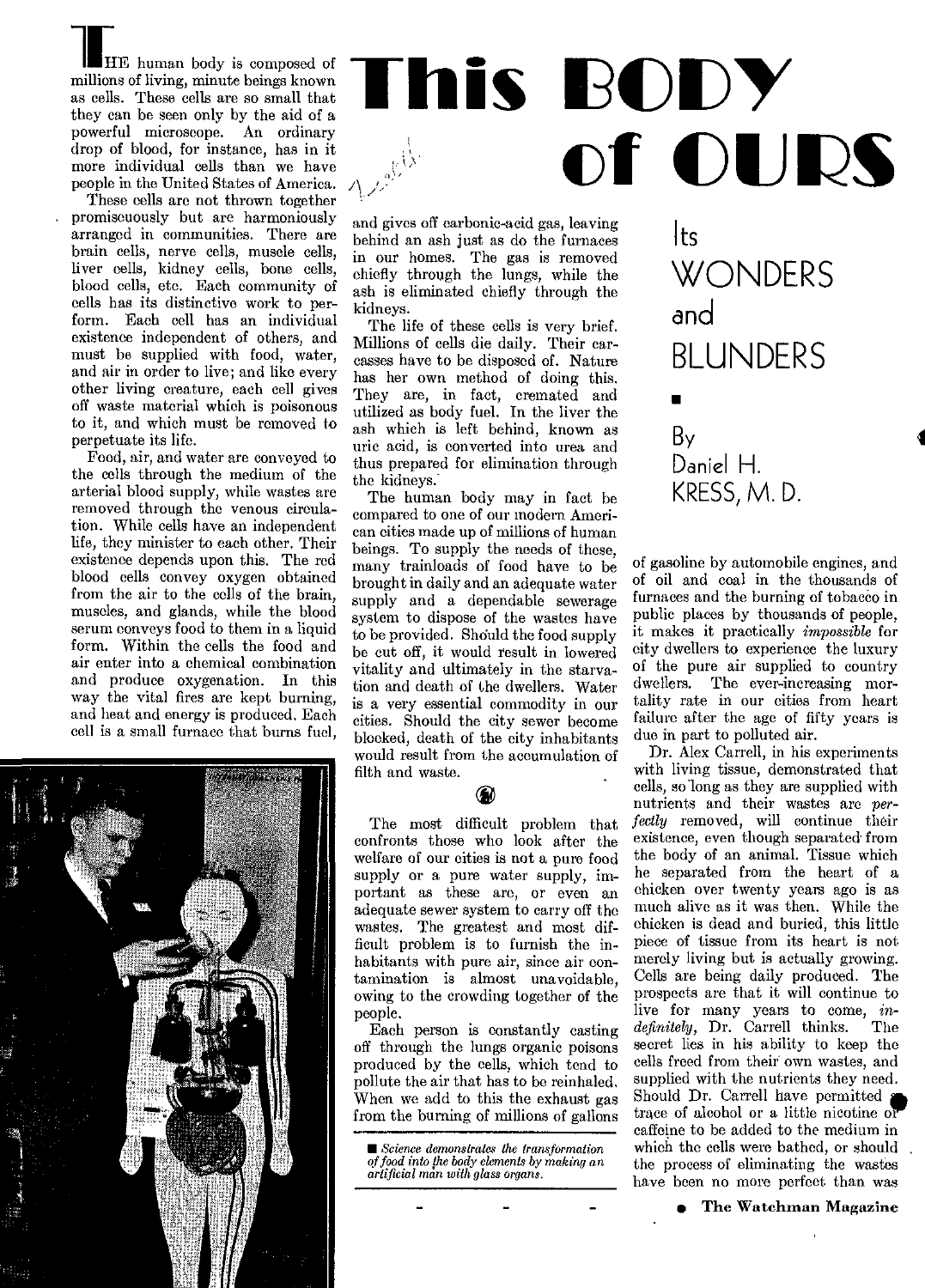found in the chicken itself when it was alive, the life of this tissue would at best have been about twelve years.

What practical lesson does this teach?—First, it teaches that cell life is dependent on the purity of the food contained in the medium in which it is bathed. This being so, the one who succeeds best in supplying the body cells with their nutrients unassociated with anything of an injurious nature will live the longest.

The three great essentials in the prolongation of life may be said to be pure food, pure air, and exercise. The one who smokes cigarettes and inhales the smoke is poisoning his body cells. He is doing what the gardener does to destroy insects on his plants by exposing them to fumes of tobacco smoke.

When the vitality of cells is lowered from poisons, naturally it makes it more difficult for them to cope with influenza, typhoid, tuberculosis, or pneumonia germs when they enter the body. Those addicted to the use of alcohol or tobacco, or who inhale impure air of any kind, are more apt to succumb to these diseases when

stricken down with them. Luther Burbank, the plant wizard, referring to this, said: "Tobacco does more than kill. *It half kills.* It has its victims in the cemeteries and in the streets. It is bad enough to be dead, but it is a question if it is not sometimes worse to be half dead,-to be nervous, irritable, unable to sleep well, with efficiency cut in two, and vitality ready to snap at the first great strain. This seems like exaggeration. It isn't. It is well within the truth. You do not know the facts because you are not permitted to know them.

#### **C**

"Let me tell you how tobacco kills. Smokers do not all drop dead around the cigar lighters in tobacco stores. They go away, and, years later. die of something else. From the tobacco trust's point of view, that is one of the finest things about tobacco. victims do not die on the premises, even when sold the worst cigars. They go away, and, when they die, the doctors certify that they died of something else, — pneumonia, heart disease, typhoid fever, or what not.

In other words, tobacco kills indirectly and escapes the blame. Always remember that the tendency of tobacco is to destroy."

Our aim should be to keep the blood stream as free as possible from poisons of all kinds, and by suitable exercise encourage the elimination of the wastes, which are normally formed. God at the beginning placed man under the most favorable conditions and surroundings to make this possible. He gave him the foods best designed to keep the blood stream pure. Man was placed in a garden where he could have the benefit of work and unpoisoned, lifegiving air. To the departure from God's original plan we have to ascribe the ever-increasing prevalence of organic diseases, and premature deaths. The nearer we approach God's plan of breathing pure air, eating pure foods, and taking needed exercise in useful out-of-door life, the better will be the health. Since the life is in the blood, other things being equal, the one who keeps the blood stream the, purest will be the freest from disease and will live the longest and the fullest life.

# **The Doctor Replies to Health Queries**

Medical and hygienic information of interest to the general reader is given here by a practicing-physician. Inquirers may address the editor.

*What can I do to relieve a varicose ulcer on my leg? L. V. B.* 

The first thing that you should do is to get rid of your varicose veins, and that can be done by having them injected by your physician. Then you must do all that you can to get the circulation in your leg to improve. Whenever you are sitting down, you should have your leg elevated so that the blood will not accumulate in your leg and thus not return into the circulation. You should avoid standing for any length of time, for this causes the blood to stagnate in the leg; but walking encourages the blood to circulate. A moderate amount of walking is not bad for your condition. If your legs have a tendency to swell, you should **figi** have them bandaged. Exposing your ulcer to the sunlight will encourage healing. See that you have good blood by eating blood-building foods, and have your body free from toxic poisons by having free elimination. You had better consult your physician in regard

July, 1935 •

Varicose Ulcer I' f, I j to further treatment if these suggestions do not give you the relief that you are seeking.

### Anemia  $\lambda$

*I* am *anemic, and need to build up my blood, as I have been told that my blood is below normal. I do not have a good appetite. L. P. A.* 

If you are anemic, you can build up your blood and make it rich in iron by eating the vegetables that furnish iron. These are all green leafy vegetables and those with a good deal of color. You do not need to eat meat to build up your blood. Sherman tells us that the iron in the hemoglobin in meat is not so readily assimilated as the iron in the form in which it is furnished in plants, particularly green leaves. Fruit is a natural appetizer. You should eat freely of fruits, and you will find your appetite returning. Oftentimes a glass of orange juice or grapefruit juice half an hour before a meal will give you a much better appetite, and the fruits will aid in elimination. With better elimination the body will be in a better condition to assimilate food, and so will be putting in a call for more food by giving you an appetite. en

#### Bright's Disease

*I have been told that I have Bright's disease. What can I do for this condition? L. P. A.* 

You can do much to help your kidney condition by following the suggestions here given: Avoid all things that will increase kidney irritation, or overwork of the kidneys. You should go on a very low protein diet, and avoid the use of all meats and eggs; and in some cases, milk has to be limited for a time. Use no stimulants, spices, or condiments. Drink freely of water. Live out of doors as much as possible, and keep the kidneys from overwork by working all other forms of elimination, such as free perspiration through the skin, free elimination through the bowels, and the exhaltion of poisons through the lungs by deep breathing and sleeping in well-ventilated rooms.

Page Fifteen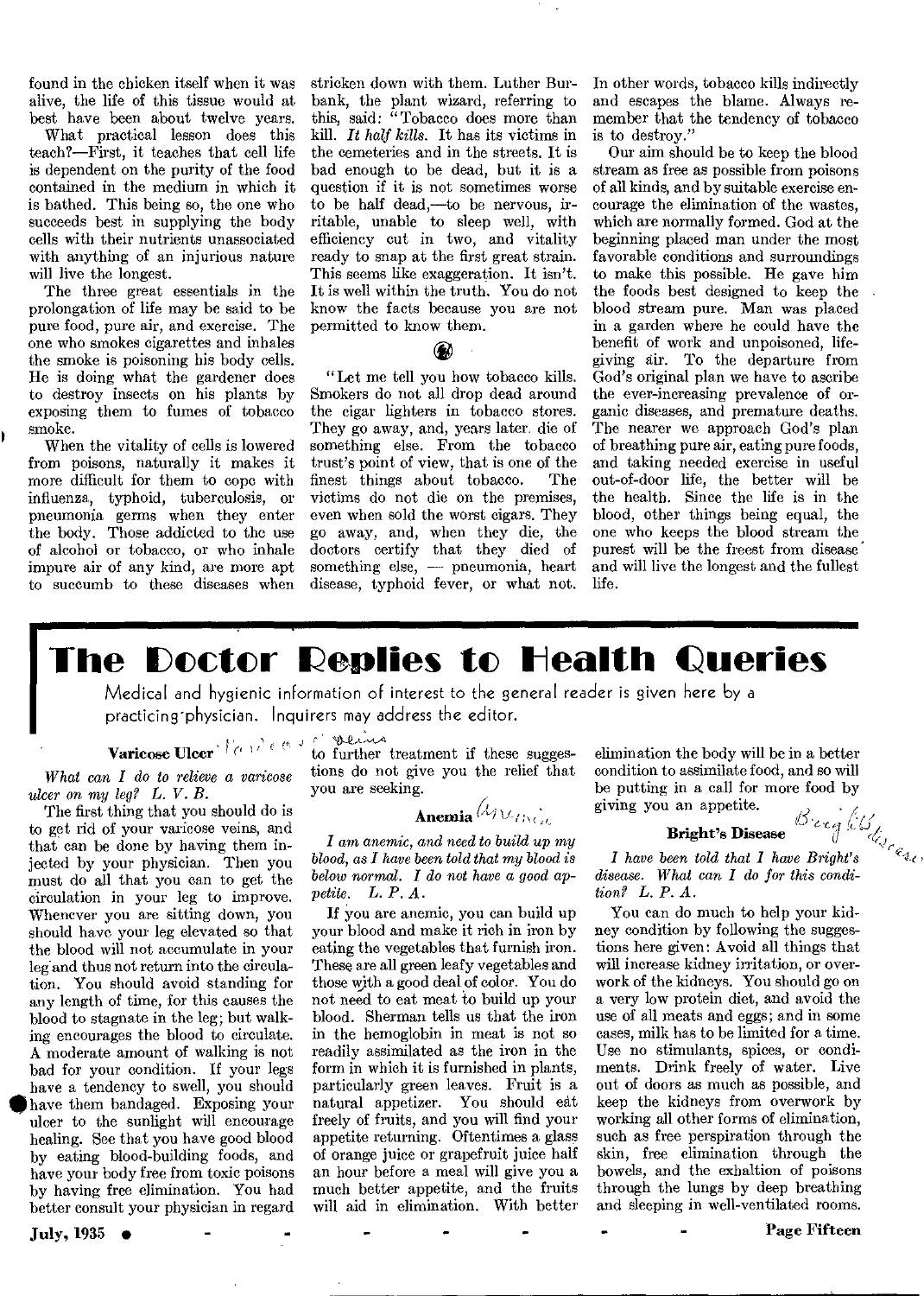

# The "Spirit of 76\* and "The **Clorious Fourth**

What do they mean for this generation •

*the "Spirit of '76"?* By C. E. HOLMES

#### establish a court but not a religion; to suppress an insurrection but not a newspaper; to close our ports but not our mouths.

The wise and good men who founded our government had no superiority complex regarding the perpetuity of the Constitution. They judged the future by the past. They saw the snares and pitfalls, and faithfully pointed them out. "The people made the Constitution. and the people can unmake it. It is the creature of their will, and lives only by their will," said Chief Justice Marshall.

Many are familiar with the oftquoted prediction of Lord Macaulay of England, in 1857, that this nation in the twentieth century would be ravaged by Huns and Vandals engendered within our own borders, and that the government would be seized by some Caesar or Napoleon. But he only echoed the prophecies of our own statesmen.

In Revolutionary times a Dr. Elmer warned that if the people were not actuated by principles of virtue and genuine patriotism, and if the management of public affairs was not placed in the hands of men of integrity and ability, "a Julius Cesar or an Oliver Cromwell will spring up among ourselves who, taking advantage of our political animosities, will lay violent hands on the government, and sacrifice'. the liberties of his country to his own ambitions and domineering humor."



• The Watchman Magazine



the domination of dictators. Their liberties are gone and their lives and property are subject to the wills of dominating rulers.

General Smuts, the distinguished South African statesman, in a recent address in London, on the "Future of Liberty," said that "what we call liberty in its full meaning—freedom of thought, speech, action, self-expression —there is less of it today in Europe than there has been during the past 2,000 years. The new dictatorship is nothing but the old tyranny writ large. I fear the new tyranny more than I fear the danger of another great war. Tyranny is infectious. Even in this island home of constitutional freedom I do not know that you are quite immune."

The threat to liberty is greater today than ever before, not only because of the apathy of the average citizen to his responsibilities, but also because of the insidious propaganda that is being sown in our fertile soil of liberty with practically no interference.

In its youth America was filled with the zealous "give me liberty or give me death" spirit. Treaties and diplomatic messages with other countries were charged with the current of freedom, and powerful waves of liberty were radiated throughout the world.

Under the inspiration of this promise of a new life, the people arose, and crowned heads went down.

■ *Is the spirit of '35* 

A new deal is now being given the nations. The pendulum is swinging back. Absolute monarchs are again arising and thrusting the people back into bondage, and the old struggle for human rights is beginning all over again.

Through the medium of the radio, the aeroplane, and other inventions, nations are drawing nearer and nearer our doors, and antagonism to our free institutions is becoming more and more pronounced. America is confronted with some serious questions: Will our ship of state be steered safely past the political whirlpools that have swallowed up so many nations of the past? Will the sovereignty of the people continue or be handed over to others?

Our civil and religious liberties are bound up in the Constitution. The men who framed this temple of liberty did their work conscientiously and well. They carefully selected their materials and erected a symmetrical structure that has resisted the ravages of time and repelled the assaults of its enemies.

In protecting our rights and privileges, the Constitution lays its hand upon the shoulder of our national Congress and says: "Thus far and no farther." It permits our lawmakers to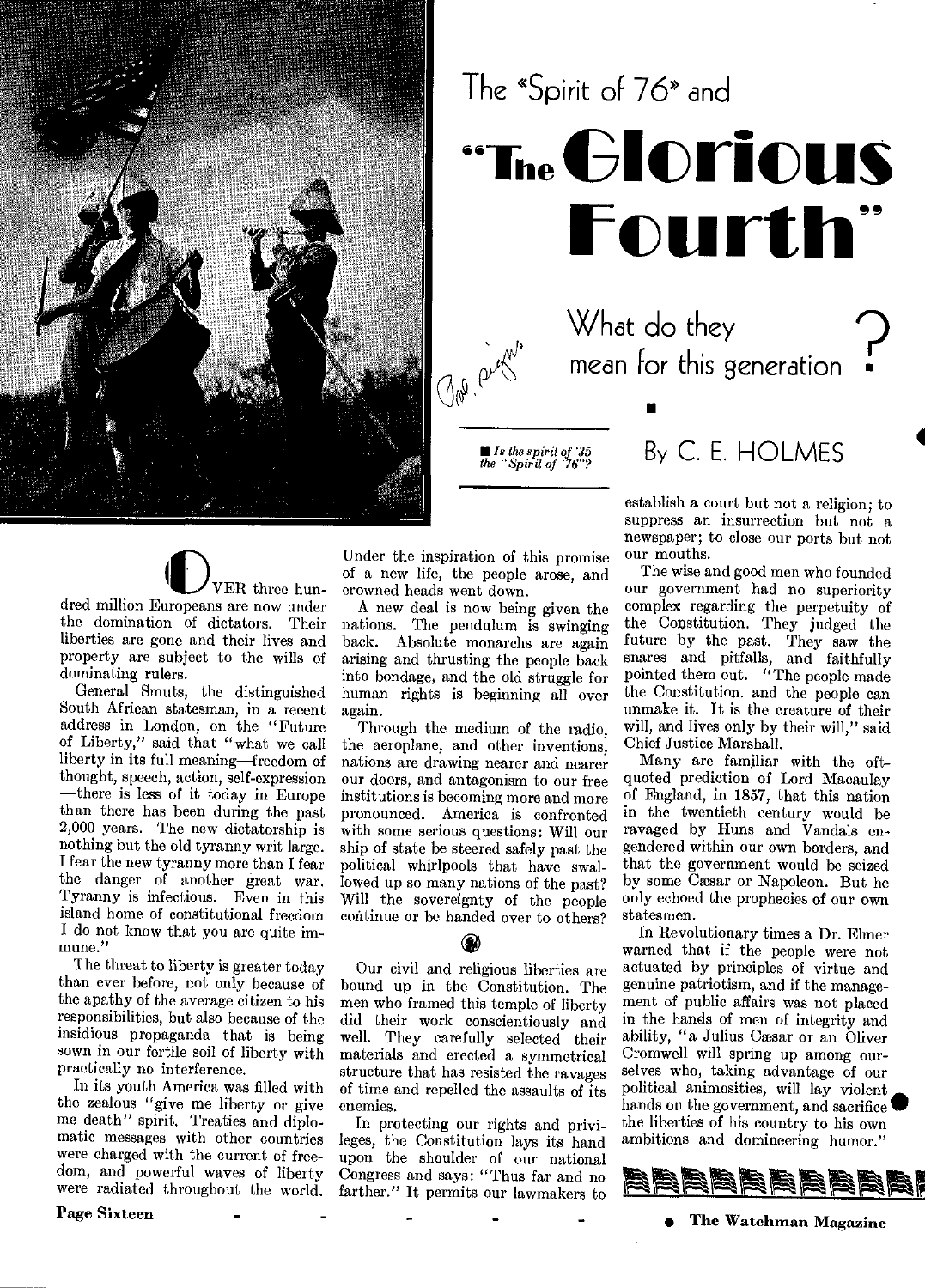Thomas Jefferson predicted that "the spirit of the times may alter, will alter. Our rulers will become corrupt, our people careless," "until our rights shall revive or expire in a convulsion."

In a letter to Lafayette (Feb. 7, 1788) Washington explained that "no human prudence can effectually provide" against the consequences produced by corruption of morals and a "listlessness for the preservation of the natural and unalienable rights of mankind."

In such a great nation as America, protected by such a magnificent Constitution, it will be difficult to deprive the people of their rights and privileges except on the plea of some emergency or by the insidious methods of corrupt or ambitious officials and political speculators.

"If the liberties of America are ever completely ruined," warned Samuel Adams, "it will in all probability be the consequence of a mistaken notion of prudence, which leads men to acquiesce in measures of the most destructive tendency for the sake of present case."

Speaking in Congress, in 1799, in defense of the freedom of the press, Mr. Gallatin said: "No government can assume a power not delegated on pretence of its being necessary; for none have a right to judge of what is necessary but the makers of the Constitution, otherwise all governments would be competent to make every alteration in a constitution they might think proper, and the Constitution would rank with the laws, not above them."

Andrew Jackson pointed out indirectly what might some day become a menace in this country: "We should bear constantly in mind the fact that the considerations which induced the framers of the Constitution to withhold from the general government the power to regulate the great mass of the business and concerns of the people have been fully justified by experience."

In the U. S. Senate (Jan. 30, 1913) John Sharp Williams said: "The Senator from Massachusetts said this morning that there was no danger of Cæsarism in America. The whole history of the world shows that free stitutions everywhere in the world have been overturned by whom? An unpopular man was never dangerous to



free institutions anywhere. They have been overthrown by popular heroes."

Indifference of the people to the preservation of their rights and privileges, and a failure individually to practice in their lives the principles of truth, temperance, and justice, which are the heart and soul of the Constitution, are its greatest enemies.

It requires no argument or statement of facts to prove that we are in a period of crime, graft, and general lawlessness, such as our forefathers feared would arise and eventually endanger or destroy our Constitution.

#### (W)

"Can you mention any other civilized country in which political corruption (in high places) is so rampant and matter of course as in the United States? Where financial brigandage is so natural a part of the economic enterprise? Where violation of law has become so chronic? Where education has fallen to so uninspired a state? Where progress and poverty jostle one another so indecorously? . . . Precisely at the moment when America has reached what the orators call its highest pinnacle of success, lo! a mystery, there is everywhere in the

land infinite disquiet, and alarming restlessness, social hysteria, the mood of panic. What activity has not become a racket among this law-abiding and self-righteous and prosperityobsessed fold?" *—"Behold America," page 738.* 

# $\bigcirc$

Under such conditions it would be well to follow the example set by some who lived in the days when the Constitution was adopted. In 1794 a "Society for the Preservation of Liberty" was organized. Among its leaders were such prominent patriots as James Monroe, James Madison, Patrick Henry, Richard Henry Lee, Edmund Randolph, and others.

Everything of value in this world must be guarded, and "we must in some way fight for liberty," advises the editor of *Law Notes,* "fight for it with the weapons of citizenship which the Constitution gives, as strenuously as did these who dared the scaffold, the block, and the rack for it, or soon it will be lost, and with its loss the United States, despite all that wealth and mechanical invention can do, will be but another great nation on the road to oblivion."—April, *1925.* 

## **Scripture Problems Solved ...**

This is a service department where questions on religion, ethics, and Bible interpretation will be answered. Send questions to the editor.

## $d$ *t*  $\overline{\text{Styles in} }$  Religion

*Do you think God expects modern Christians to conform to first-century Christian standards of tiring in every particular?* 

In all essential Christian principles, yes; in working out of these principles to suit racial and national customs, no. Christianity is a life in the human heart, dealing with right and wrong. Hearts do not change, naturally, with the passage of time and the introduction of new customs and inventions; and right and wrong remain the same. It was, and always will be, wrong to steal, kill, lie, disobey rightly constituted parental authority, and appropriate sacred things, such as sacred Sabbath time, to selfish uses. On the other hand, the outward dress of, and approaches to, sin and righteousness may change with time and peculiar viewpoints. The wearing or not wearing of certain articles of clothing may constitute a sin under some circum-

stances and not under others. He who earnestly desires to do right, and learns right *principles from* God's word, will develop a judgment that will make it easy to distinguish between right and wrong in everyday details, because he discerns the tendency in each detail toward either good or evil.

#### First Sabbath Reference *Lab*

*Give Bible reference where God first gave His command in regard to the Sabbath day.* 

Comparing Mark 2: 27 with Genesis 2: 2, 3 shows that there is an implied command in the latter reference. If the Sabbath was made for man, then men must have been commanded to keep it. And see Exodus 20:8-11, which connects with creation. The experience recorded in Exodus 16, and particularly God's question in verse 28, indicates that even before the Sabbath law was given at Mt. Sinai (Exodus 20) the command to keep the Sabbath was of long standing.

Page Seventeen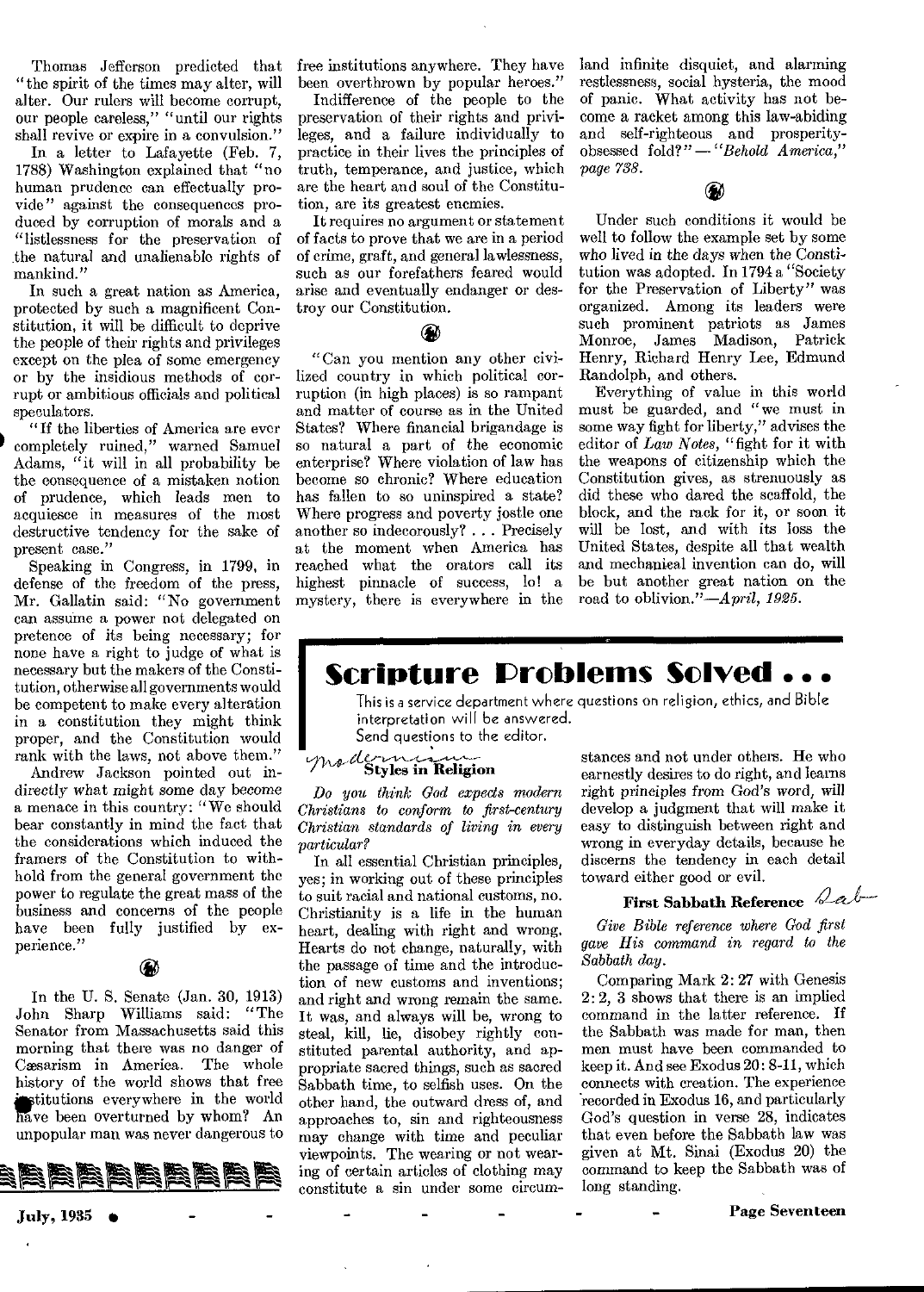#### Don't Be Afraid

#### *(Continued from page 6)*

adaptation more difficult, mental conflict more in evidence. The insane, too, are found with greater frequency in the congested centers of population where the struggle for existence is at its greatest height." Where such abnormal conditions prevail, fear depraves the mind. Trust in God would save the mind, save all. God always has a way out.

A careless reveler was sitting at a banquet where much wine was flowing as a river. Suddenly one of his companions bowed his head and died. It filled the heart of the man at his side with fear. He went home to search the Scriptures for assurance of life. He "turned to God from idols" (1 Thessalonians  $1: 9$ ), and found peace in his heart. This man was Peter Waldo, who became a great missionary, spending his life to bless others among the Waldenses of the Alpine valleys. Blessed is the God-given fear of sin which works repentance. It is free from abject terror and cowardly despair. With victory over sin, it gives place to the abiding joy and sweet confidence of the child of God. Let us conquer base fear and lay hold on life eternal in Christ our Saviour.

#### The Hands of Esau

#### *(Continued from page* 3)

spoils of the World War; that what the Allied powers promised her for entering the war was not given her, particularly in the Adriatic and in north Africa. Yet we find Italy lining up now against Germany. As a matter of fact, Italian policy normally is friendly toward Berlin. Why the change?—That's easy. Rome mortally fears the *Anschluss*  (uniting) of Germany and Austria. Were these two countries to be united by this scheme, it would bring the German government, made strong by the acquisition of Austria, right up against Italian territory, and would be a possible menace and danger to the land of Victor Immanuel. Therefore, because of this danger to herself, Italy is now with France. Should something develop that would make it advisable for Italy to return to the side of Germany, we may depend upon it she would do it.

Look at Germany itself, and we see the same nationalism and selfish state interests as the stumbling block to international accord and concord. If it were possible for the Nazis to be

satisfied with their present territorial bounds, much of the tension of Europe would be relieved, and the dove of peace could light on European soil. But, again, Nazism represents an intense German nationalism; the colonies must be restored; Germans on foreign soil must be returned to the Fatherland; an army must be maintained worthy of the dignity and power of the land of the Hohenzollerns; a navy must be built; and an air force must be augmented. If this satisfies German national pride, it does but arouse the rest of Europe to fear. The result is more war preparation on the part of these nations to resist the rising war preparation of Hitlerdom. And so long as this program goes on, your con ferences are a grim joke. In fact, as Will Rogers has well observed, they make a bad matter worse; for in these meetings it gives every nation a chance by the other fellow's talk to see what each has up its sleeve, and so increases suspicion and distrust.

The joker in all our peace attempts is, then, that while every power altruistically and generously talks about getting along with the other fellows, it will not accommodate its own demands to the other fellow's good. The voice may be the voice of Jacob's internationalism, but the hands are the hands of Esau's nationalism.

⊛

There is no remedy for this condition. The very highly industrialized life and economic rivalry among nations only accentuates this feeling of self-preservation and national wellbeing. The very depression we are experiencing has only tended to make every nation more insistent to look after its own welfare, even if it has to be done to the detriment of other states.

The upshot of all this is that it ought to impress upon us there is no human way out of our world difficulties. It demands and requires a superhuman solution, and that is the solution Bible prophecy sets before us,—the return of Jesus Christ as the world's King.

#### The Girl He Married

*(Continued from page 13)* 

answered, that she owed it to herself to rest at any cost.

She was on the couch in the living room, and had fallen into a restful sleep, when she heard Walter and someone with him in the office. She



soon discovered from their voice that it was Dr. Young from Chicago, a man who belonged to that school o men now becoming too rare, the "family doctor."

He had come to California to attend a medical convention and had unexpectedly met Walter at the hospital. They came into the room where Janet lay; Walter felt a slight annoyance as he noted the somewhat untidy appearance of her dress and hair. There were withered flowers and dust on the table, the shades were uneven, and the windows not very clean.

Dr. Young took Janet's hand and looked into her face, making some mental notes, and his fatherly interest and medical experience caused him to say to himself, "Janet is working too hard!"

Her joy at seeing Dr. Young gave an impetus to her flagging spirits, and after a cordial welcome she excused herself to prepare their evening meal.

Walter and the Doctor went to the office; here everything was spotless.

"Doesn't Janet keep my rooms beautifully clean?" asked Walter.

"She certainly does," answered Dr. Young without much enthusiasm. Walter had much to say of his growing practice and encouraging outlook.

Dr. Young sat listening and looking appraisingly at Walter's well-groomed person.

"I see you have a fine car and a man to keep it. Has Janet a maid?"

"No; she keeps saying she wants do the work to keep down expense she doesn't complain she finds it too hard."

"Why, man, she doesn't have to complain; for any one with half an eye can see something is wrong! But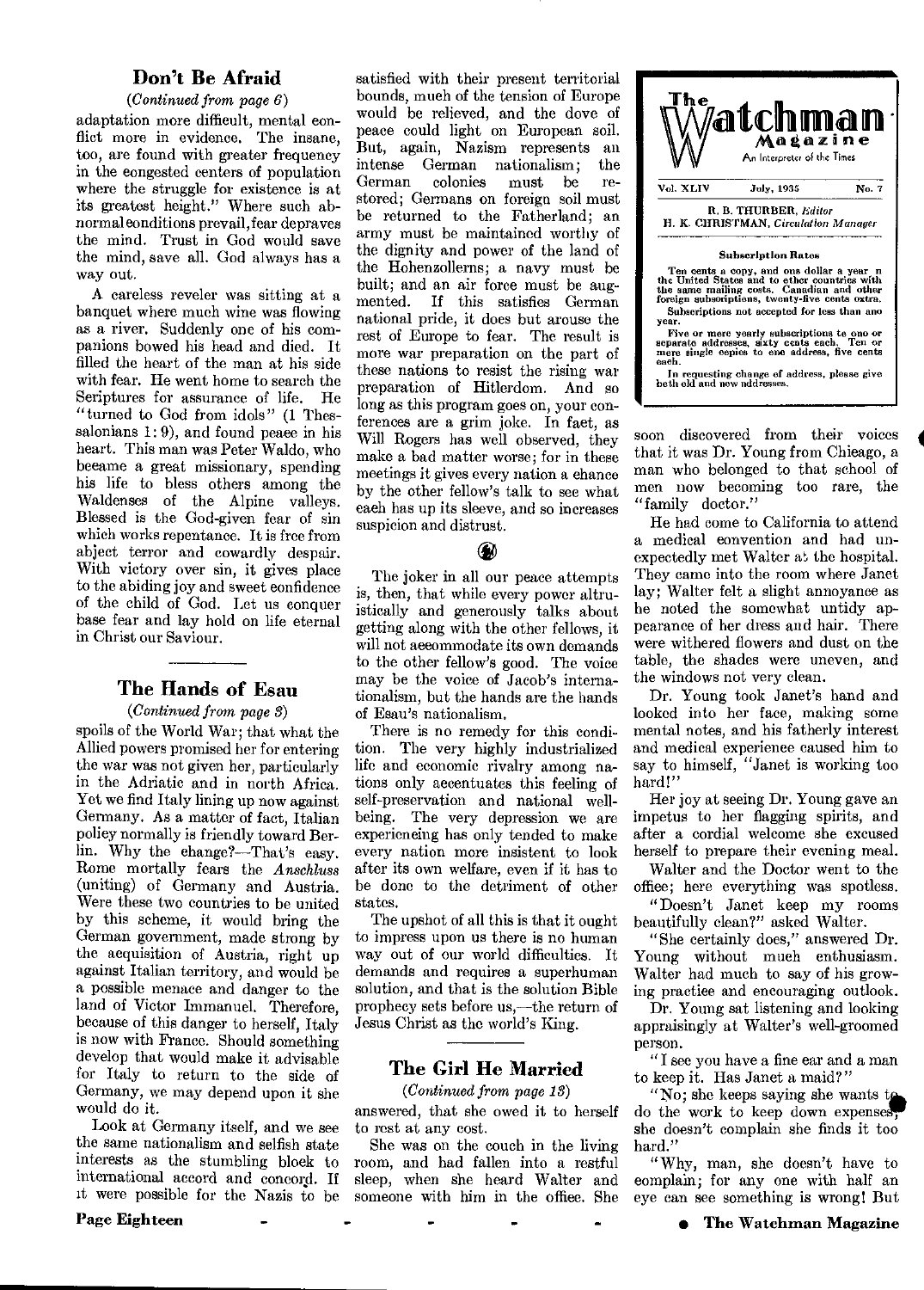let's go and find the loyal little woman."

They found her in the pretty kitchen with curtains and tintings of California's own colors. She had just finished making avocado sandwiches and was preparing her orange juice. The men seated themselves at the breakfastnook table laid with Janet's precious wedding gifts. She had donned a fresh, cool house dress and dainty apron. Her eyes were bright, little brown ringlets wreathed her flushed face, and Walter was pleased to hear an old-time ring of happiness in her voice. While they ate, they reviewed the Chicago years of financial and mental struggle.

The meal over and an hour spent in riding through one of California's richest citrus districts, they came to the Santa Fe Station in Pasadena. Finding a comfortable bench for Janet, Dr. Young took Walter's arm and they walked to and fro among the ragged palms.

"Walter," said Dr. Young in a kind voice, "I fear you have been so absorbed in your profession that you have neglected your wife. If your mind dwells too much on money getting, it will make you selfish, and stultify what is most worth while in you and our honored profession."

"Yes, Doctor, I know Janet—dear little unselfish woman that she is has neglected herself; but it won't always be so. The expenses the first year or two are very heavy. My success depends on my up-to-date equipment. Don't you think so?"

"Well, I am afraid you will be disappointed in my answer. Your success depends on far more important factors than material things."

The sound of the east-bound train called for a handshake and a hurried good-bye, with a last caution from Dr. Young, "Don't neglect the treasure you have in Janet!"

#### ⊛

Walter took one of Janet's favorite drives home, along the Arroyo Seco, a drained and landscaped river bed. Mount Baldy, capped with snow, arose in the background; in front, the rugged, seamed Sierras.

Janet nestled close to him, and she never seemed so precious. He parked<br>the car so they could watch the clouds like great banks of feathery snow, overshadowed by a gathering storm,

"Oh, Walter, we haven't had a treat like this since our courtship days!"

"Well, dearest, we are going to have many more of them. I intend to have a girl at once to help you."

"How can we afford it, Walter?" "Don't you worry about that. We will afford it by my doing the lawn and caring for the car. How would you like to take a trip to Three Arch Bay?"

Janet's brown, tender eyes were beaming.

"Oh, Walter, there is nothing I would so love to do. May we?"

"We will without fail, my girl; we never had a honeymoon, and we will take it next week at Laguna Beach!"

#### **"How Do They Do It?"**

*(Continued from page II)* 

Liberty Offering, Week of Sacrifice (during which many members give a week's salary), Annual Offerings, etc., are supposed to make up an average of fifteen cents more a week, or a total goal of forty cents a week for each member for the year for offerings alone, not including the tithe. All these offerings are called "trust funds" and are passed over to the conference organization and not used locally at all.

Each church bears its own expenses, does charity work for members in need, and in many cases maintains its own church school, bearing.all the expense without help from State funds. At the same time they pay their taxes, shouldering their share of community welfare work and other local financial burdens. They are a sober, lawabiding class of citizens.

Because of their simple manner of living and non-participation in many indulgences, more or less harmful and expensive, Seventh-day Adventists are enabled to live within a much smaller income than many other people and at the same time liberally support their far-flung missionary program. They do not use liquor in any form, nor<br>tobacco. Coffee, tea. and swine's Coffee, tea, and swine's flesh are tabooed on their tables. They do not believe in attending the theater or movie or dance. Neither do they believe in bedecking themselves with jewelry. You will not find them frequenting the gambling den or bowling alley or betting on races. They are conservative in all expenses.

By living economically and abstaining from the practices mentioned, they save much money which can be used for the advancement of their cause. They feel that the Lord guides them into ways of living that are not only healthful and happy, but that also allow them a wider margin for giving.

Holding such a remarkable record, exciting the admiration of individuals and other denominations, what is the attitude of Adventists themselves regarding their advance and progress? Do they feel satisfied, elated, egotistical, about it?

No; indeed no. They are humble and modest about it all. They feel that they ought to be doing far more than they are doing. They do not feel to boast at all. "Probably most of us give far less than we ought, and less than God expects of us," is a statement to be found in a recent number of their church organ.

And here is a statement from one of their church leaders: "If the hearts of God's people were filled with love for Christ; if every church member were thoroughly imbued with the spirit of self-sacrifice; if all manifested thorough earnestness, there would be no lack of funds for home and foreign missions."



#### **• HEALTH PRODUCTS •**  *At Low Prices*

Psyllium Seed and Psyllium Preparations

Colon Food—Lactose and Dextrins Malted Foods—Milk, Sugar, Syrup Creamilk —Powdered Whole Milk Soy Bean Foods—Oil, Flour, Sauce Vegetable Concentrates— Seasonings Olives, Honey, Agar, Flavorings

*Send for Complete List*  **HILKREST** 

120 Carroll Ave., Takoma Park, D. C.